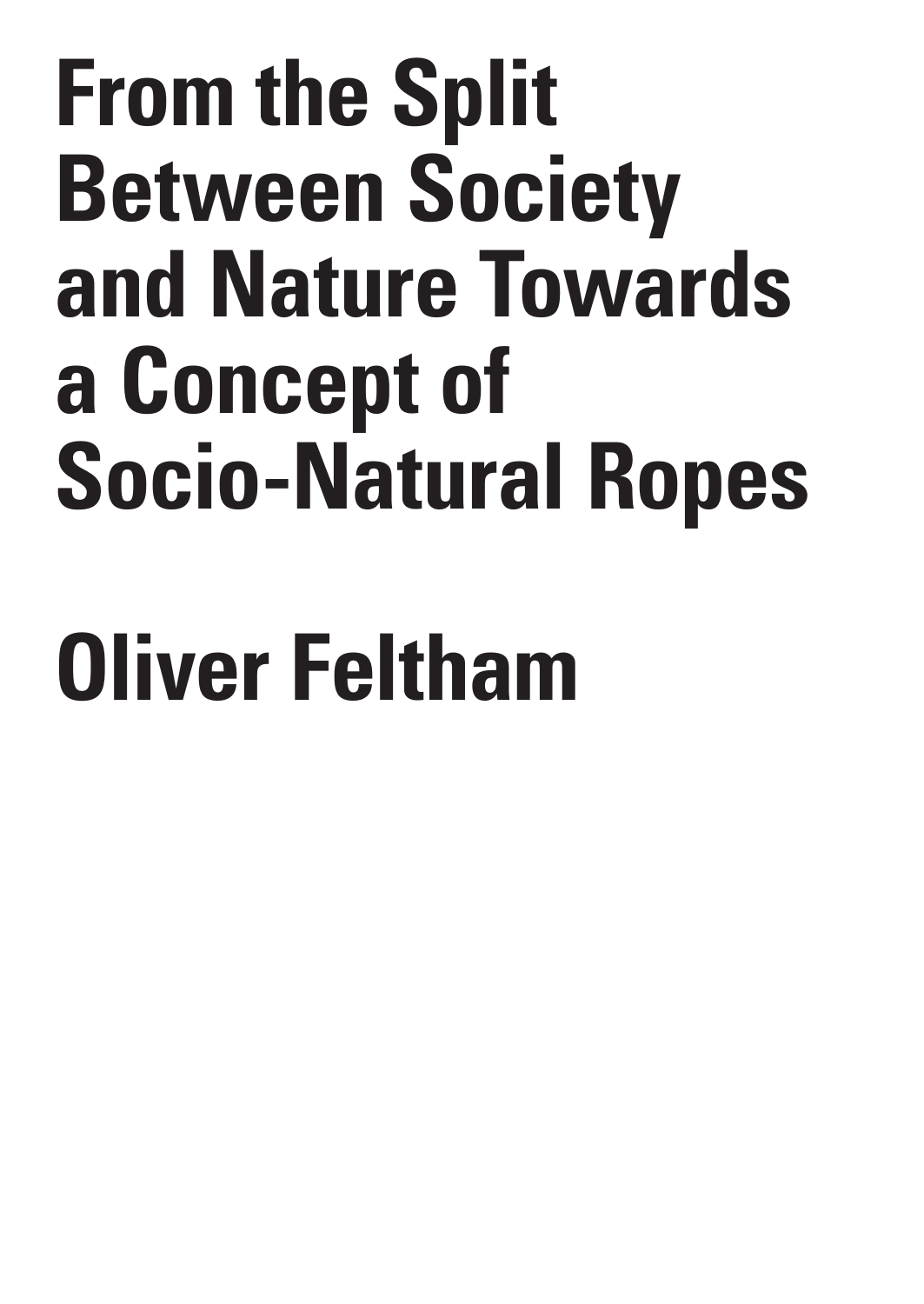**Abstract:** This article develops a critique of Hegel's treatment of nature in the construction of his concept of the system of needs in the *Philosophy of Right*. It argues that the system of needs is an undigested import from early political economy, repeating some of the latter's own borrowings from philosophical anthropology. This unfortunate import causes nature to be turned into an ineffectual hand-puppet, stripped of all specific agency, but serving as an apology for the excesses of civil society in the shape of useless luxury goods and soaring inequalities. The unfolding complexity of every genus and layer and species of nature as experienced in Hegel's own *Philosophy of Nature* is effaced and gives way to a simplistic dichotomy of system and environment, a dichotomy already implicit in Adam Smith's account of the workings of the market, a dichotomy whose horrendous practical effects have resounded through the centuries all the way down to today's apologies for ecological disaster in discourses that speak of 'environmental externalities'. To work our way out of this conceptual framework which posits nature as somehow outside society, the article begins to assemble elements for a remapping of the regions of society in which we find ourselves, conceptualizing our practices as "socio-natural" ropes, intertwining natural processes with social processes.

**Keywords:** System of needs, human nature, socio-natural ropes, political economy, raw material, property

I heard on the radio that only a vaccination program will save us; or was it the total modification of our behaviour? You ask 'what we are being saved from?' but you already know the answer: our shared droplets, our fateful interactions with each other and the environment. In the Spring of 2020, the World Health Organization warned us that a "whole-of-government and whole-of-society" response was necessary to stop the pandemic new heights had been reached in the hyperbole of impotence. When one turns to the aetiology of the pandemic, whichever theory one follows, there is always to be found a dysfunctional relationship between society and nature. Pundits declare this relationship should be fixed by the government.

Not so long ago, in the years before the pandemic, one often came across quite a different articulation of these categories 'society', 'nature', and 'government'. Declarations were made to the effect that only a social-movement could save nature (and humanity) from misgovernment. Occupy Wall Street, the Indignados, Polemos, Extinction Rebellion, Nuit Debout, the gilets-jaunes became popular research topics and the refusal of representation, leadership, party-structure or the most basic organization were heralded as harbingers of some wonderful event in the realm of politics. Nowadays such a belief seems naïve if not completely mythological.

69 From the Split Between Society and Nature...

I S & C R I T I Q U E / Volume 8

Issue 2

C R I S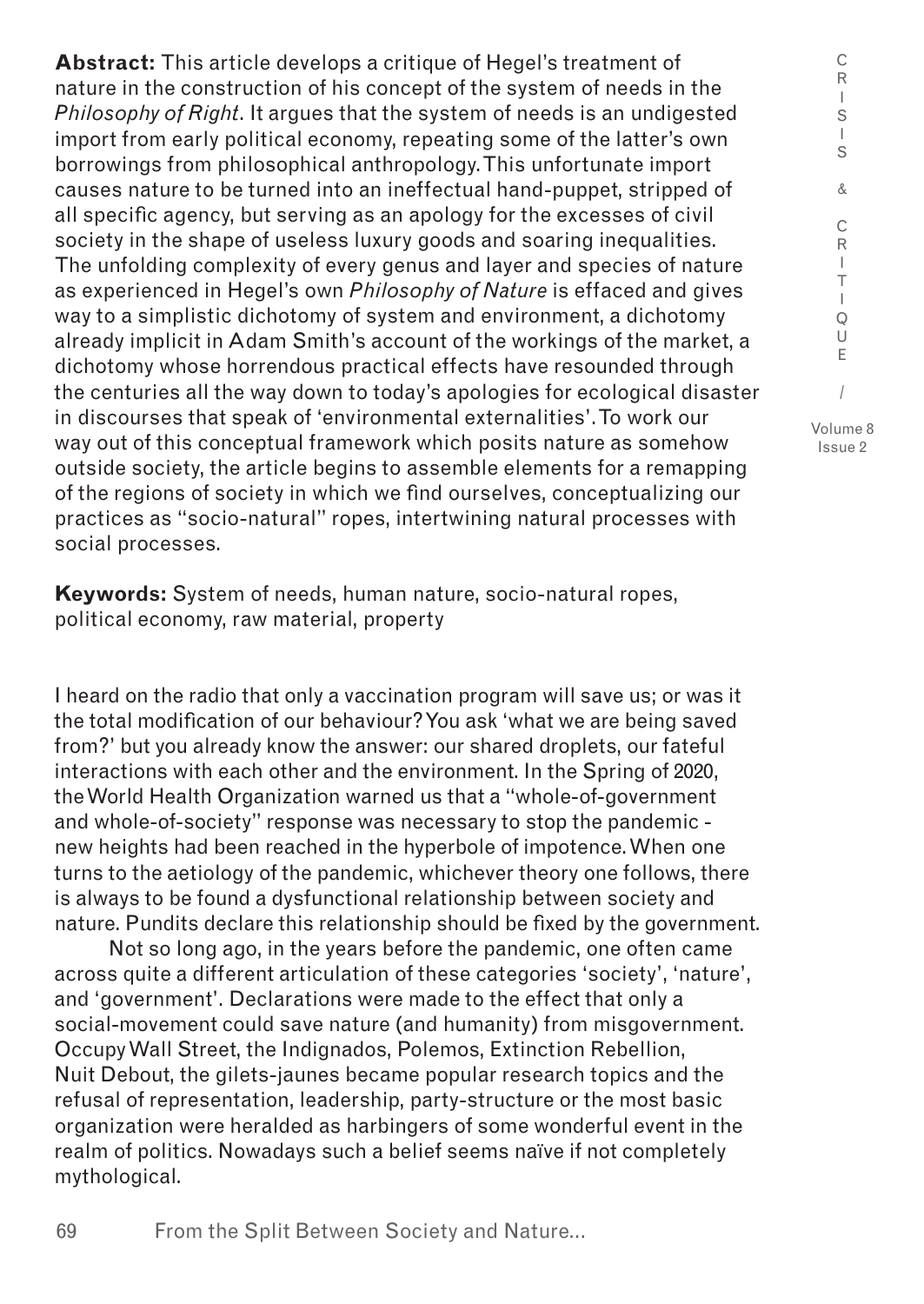Perhaps we could take a step towards more clarity in the way we articulate nature, society and government. One way of doing this is to investigate one of the more influential modern articulations of society and government (along with nature); that of Hegel. The wager is that Hegel's definition and articulation of these terms has been so influential in European political thinking that even now we labour under the weight and consequences of his conceptual venture. What is proposed here is a bare outline of an early investigation, not carried out within the field of Hegel scholarship, but rather diagonally, carrying in some baggage and insights drawn from work on the ontology of political action in modernity.

#### **1) Thick versus thin concepts of society: the limits of philosophical anthropology**

Hegel is often cited as the first philosopher to develop a 'thick concept' of society. Part of his construction of that concept – the 'system of needs' – is the result of Hegel's integration of the relatively new discourse of political economy. Our focus will be the consequences of that borrowing for Hegel's treatment of nature from the standpoint of civil society.

Hegel repeatedly critiques social contract theory for its inadequate conception of the relationship between the individual and the state. However, in borrowing the notion of the 'system of needs' from early political economy in the work of Smith he is indirectly drawing on the philosophical anthropology found in social contract theory, even as it persists in an apparent critic of social contracts, such as Hume. In Hobbes, Locke and even Hume – who exerted no little influence on Smith – nature takes the form of 'human nature' in an anthropology that models the inadequacies of collective organization – the 'collective action problems' – as outcomes of individual passions and calculations of utility. This approach results in a 'thin' concept of society, since there is no account of the genesis and operation of what I call 'regional formations' – sub-groups - and their impact on the overall shape and functioning of society. Hobbes registers the existence of 'sects, associations, etc' in chapter 22 of the *Leviathan*, but more as a threat to the state to be banned than as a phenomenon to explain and explore. Locke does develop a conception of the family, in opposition to Filmer's patriarchal account of both family and political power, and the family is fundamental, as the seat of private property and its transmission, in the construction of society. However, there is no account of different social groups or domains of society, such as the legal system, religion, education or medicine. Locke does lay out an apology for the inequality of wealth in his *Second Treatise*, but he offers no account of the genesis of social classes.

In David Hume's *Treatise of Human Nature*, the genesis of society passes via his anthropology of work, an activity that emerges from the

70

I Q U E / Volume 8

Issue 2

C R I S I S & C R I T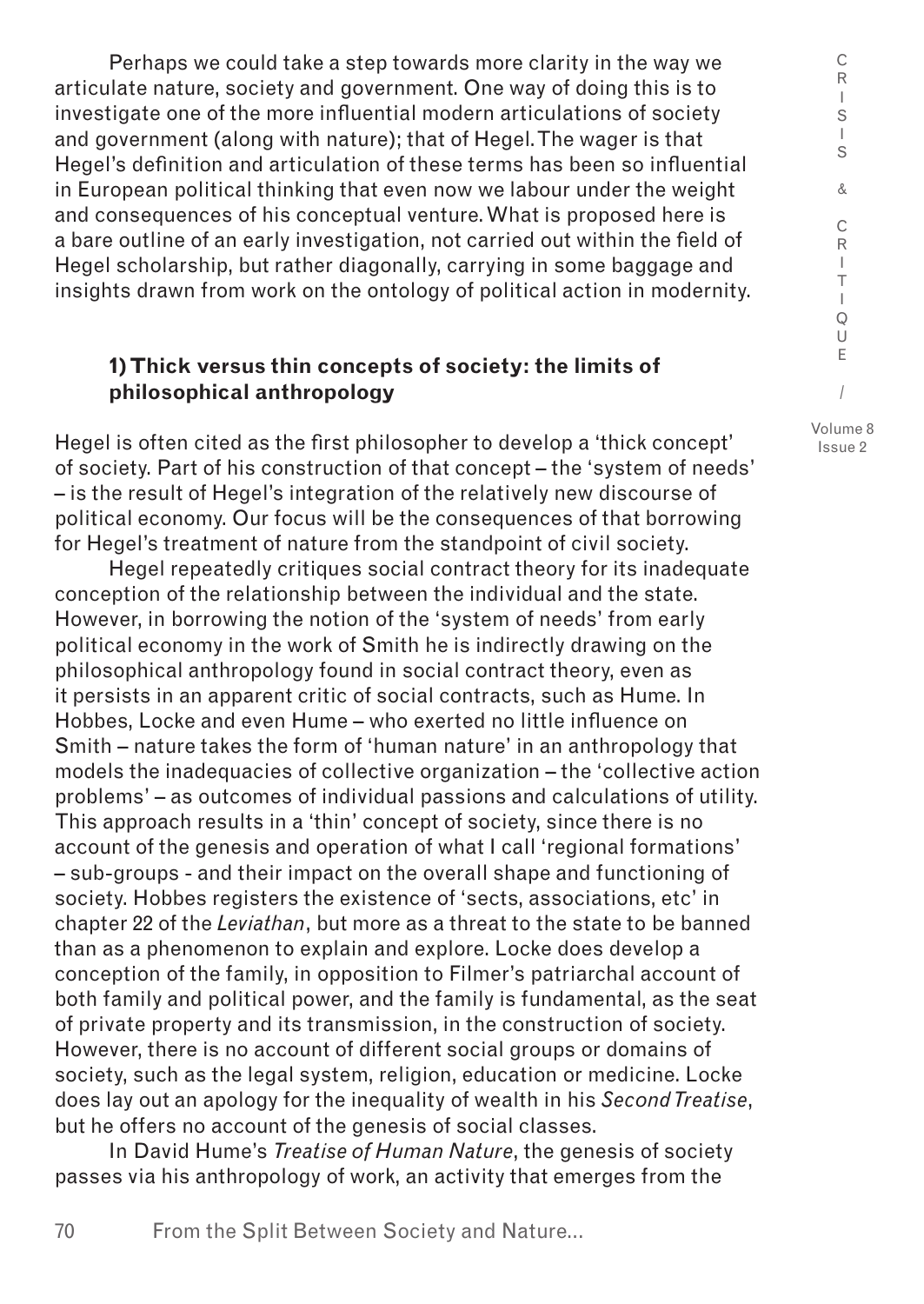interplay of the passions. Claude Gautier has shown how this play is triggered for Hume by the scarcity of the goods provided by nature, the multiplication of needs on the part of human nature, and the latter's weaknesses and incapacities.1 These individual human weaknesses are overcome through cooperation, that is, via the institution of the division of labour. Henceforth the social group can provide for multiple needs by means of both the combination and the specialization of productive forces. In Book II of the *Treatise* Hume sets out a theory of the formation of groups through the operation of the passions.2 By employing that framework Hume is in a position to write a history of society, a history ruled by contingency rather than any telos.<sup>3</sup> However, despite Hume's recognition of the role of the division of labour in forming social groups, he does not supply any account of the different manners in which social groups function or operate.

Philosophers have organized and partitioned the political body through the division of labour since Plato and Aristotle: this is the single count or miscount of who belongs where that Jacques Rancière tracks and critiques across the tradition of European philosophy.4 But is it not possible that society be organized by means of more than just one count? Didn't religious affiliation, geographical origins, affiliation to an estate, last name, and recent family history also play a highly determinant role in structuring the early modern society that Hobbes, Locke and Hobbes faced? The point is not to engage in an anachronistic critique of earlier philosophers, armed with Hegel's concept of civil society. The point is rather to understand how Hegel's integration of a specific concept from this tradition – the 'system of needs' – undermines his own attempt to develop a thick account of civil society. The concept of the system of needs is drawn from Hegel's reading of political economy: he names Smith, Say and Ricardo as key in developing this modern science of "mass relationships and mass movements" (§189).<sup>5</sup> It forms one part of his account of civil society, the other parts being the administration of justice, the police and corporations. These parts do not form a simple unity. The police and the corporations play the role of resolving those conflicts and disequilibria that result from the workings of the system of needs. Yet can a concept drawn from a heterogeneous discipline, with its own baggage and consequences, be amalgamated into a unity with other concepts such the police and corporations? Does its origin

1 Gautier 2001.

2 See Feltham 2019.

3 Ibid.

4 Rancière 2003.

5 Hegel 1991.

71 From the Split Between Society and Nature...

I S & C R I T I Q U E / Volume 8

Issue 2

C R I S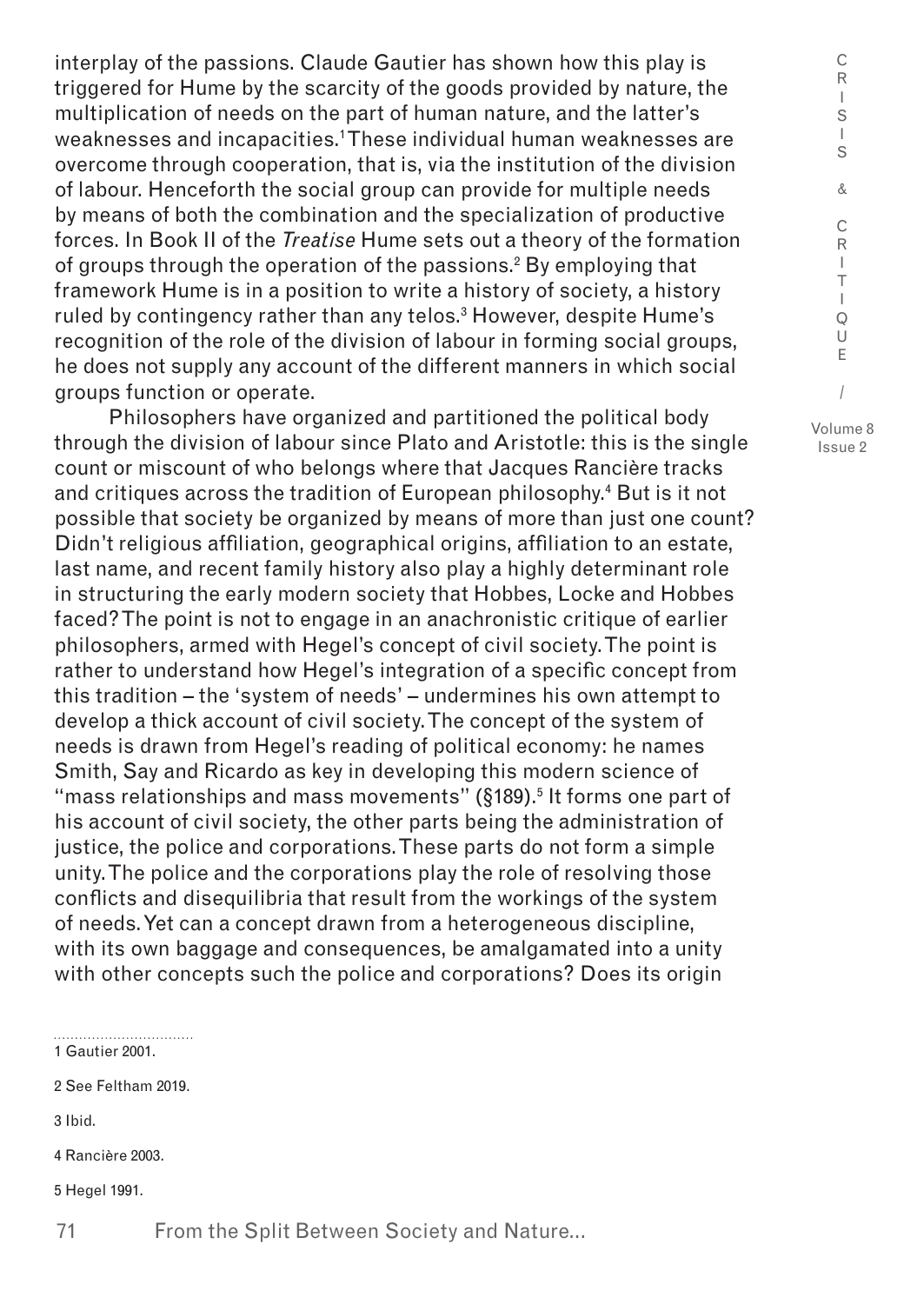in philosophical anthropology – which gave rise to Hobbes, Locke and Hume's *thin* concepts of society – preclude its harmonious integration within Hegel's thick concept of society?

Faced with these questions, our approach will be to focus solely the articulation of nature and society. In doing so, we will judge Hegel's account according to the following three criteria for a thick concept of society – namely one that:

Explains how a society has a history rather than a destiny, by identifying which factors bring about patterns versus contingency in that history;

Explains the genesis and differential operation of various social groupings from families to professions, estates, and religious affiliations;

Explains the formation and regulation of relationships between subjects who are not family-members, nor in a lord-slave couple, but belong to different social groups.

Volume 8 Issue 2

C R I S I S & C R I T I Q U E /

#### **2) Four figures of nature in the system of needs**

"If nature has no independence and is seemingly only meaningful in so far as it serves human interests, the question is: is Hegel's social and political philosophy able to provide a relationship to nature that is not one of either alienation or domination? That is, can it be incorporated into the distinctive model of freedom that the text articulates—being at home with ourselves in otherness."

Simon Lumsden.<sup>6</sup>

In Hegel's account of the system of needs nature occurs in four shapes.

First nature is understood in the shape of 'human nature', wherein the latter is characterized by a limitless multiplication of needs; needs that include not just food and water like most animals, but also extensive shelter and clothing (§§185, 191-2). Here Hume would add that this multiplication occurs due to the weaknesses and incapacities specific to human beings. Needs give rise to the demand for external things to satisfy them. These things that happen to be the property of other persons, and hence humans engage in cooperation and trade. In doing so they recognize each other as proprietors and economic agents and engage in the socialization of these needs. Hegel calls this process of trade exchange the moment of universality (§§182-6). Note that it is solely in the context of the system of needs that Hegel refers to the individual subject of right by its natural appellation, a 'human being' (§190). The naturalness of human need, for Hegel, lies in its uncontrollable

6 Lumsden 2021, p.101.

From the Split Between Society and Nature...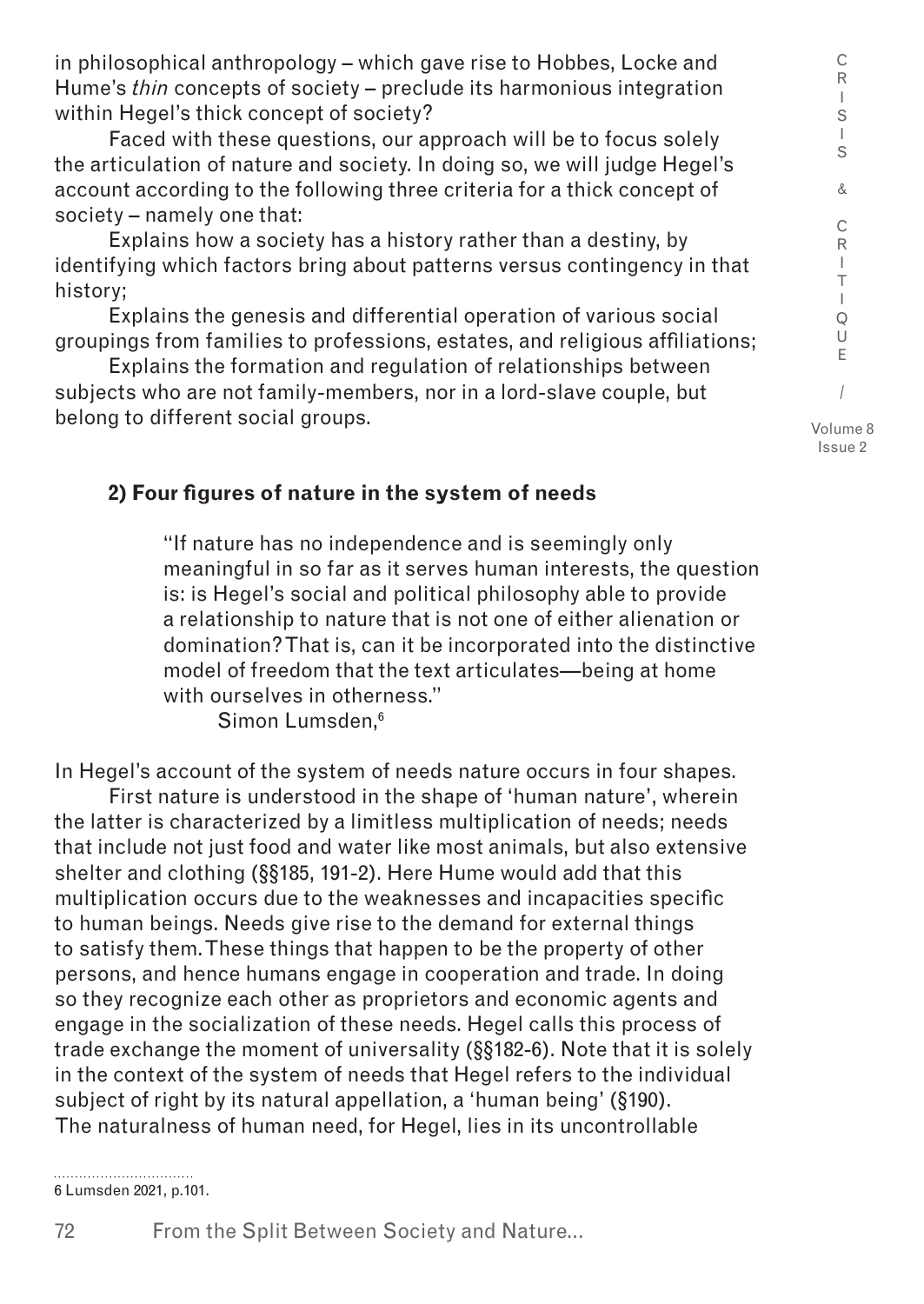proliferation. It thus introduces an element of disorder, of disequilibrium, as the germ of socialization. We shall thus call this *human nature as disequilibrium*.

The second place in which nature intervenes is at the other pole of exchange: the proprietor of the desired goods manufactures them by her free will from "the material which is immediately provided by nature" (§196). Later on Hegel issues a caveat stating that this natural material is comprehended quite differently according to whether one belongs to the first or the second estate, that is, to agriculture or trade and industry. Private property emerges as an institution with the advent of agriculture, but farming is orientated by the goal of subsistence rather than that of acquisition and gain. In farming, the material provided by nature is 'received' by humans as a God-given 'alien gift'. In the Addition from Hotho's lecture notes Hegel remarks that in the first estate human industry is subordinate to nature. In contrast, in the estate of business, "products of nature can only be understood as raw materials" (§203). Moreover, its felt condition is one of independence. It basks in an untrammeled assertion of selfhood, rights, legal order and freedom, since "what it produces and enjoys, it owes chiefly to itself and to its own activity" (§204). On the other hand,

the first estate feels itself to be in a condition of dependency on nature. It is subject to the sequence of the seasons, and the relative unpredictability of the climate. Hegel qualifies this contrast with a prescient observation: "In our times, the [agricultural] economy, too, is run in a reflective manner, like a factory, and it accordingly takes on a character like that of the second estate and opposed to its own character of naturalness" (§203). Hence in modern civil society there is a marked tendency for nature to appear and be understood as provider of raw materials for the production of goods. But what are raw materials or *Vermögen* (assets, values, capacities)? At this point Hegel simply reuses the Aristotelian productivist ontology whereby raw materials are "given form" through work by the "reflection and understanding" which is orientated to "[mediate] the needs and work of others" (Addition §203). Raw materials are thus passive: their form is readily altered or "processed" (Addition §196).

It so happens that this opposition between a will-driven process of formation, and a ready matter has already occurred in the *Philosophy of Right.* Hegel sets up this contrast between activity and passivity in his discussion of what it means to fully possess something in an early section of Part I on "Abstract Right" (§59-62). To possess a thing is to use it. Hegel himself connects his treatments of possession, and of nature as raw material, in paragraphs 195 and 203. He points out that the multiplication of needs, dependency and want is "confronted with a material that offers infinite resistance, i.e. with external means whose particular character is that they are the property of the free will [of

73 From the Split Between Society and Nature... Issue 2

C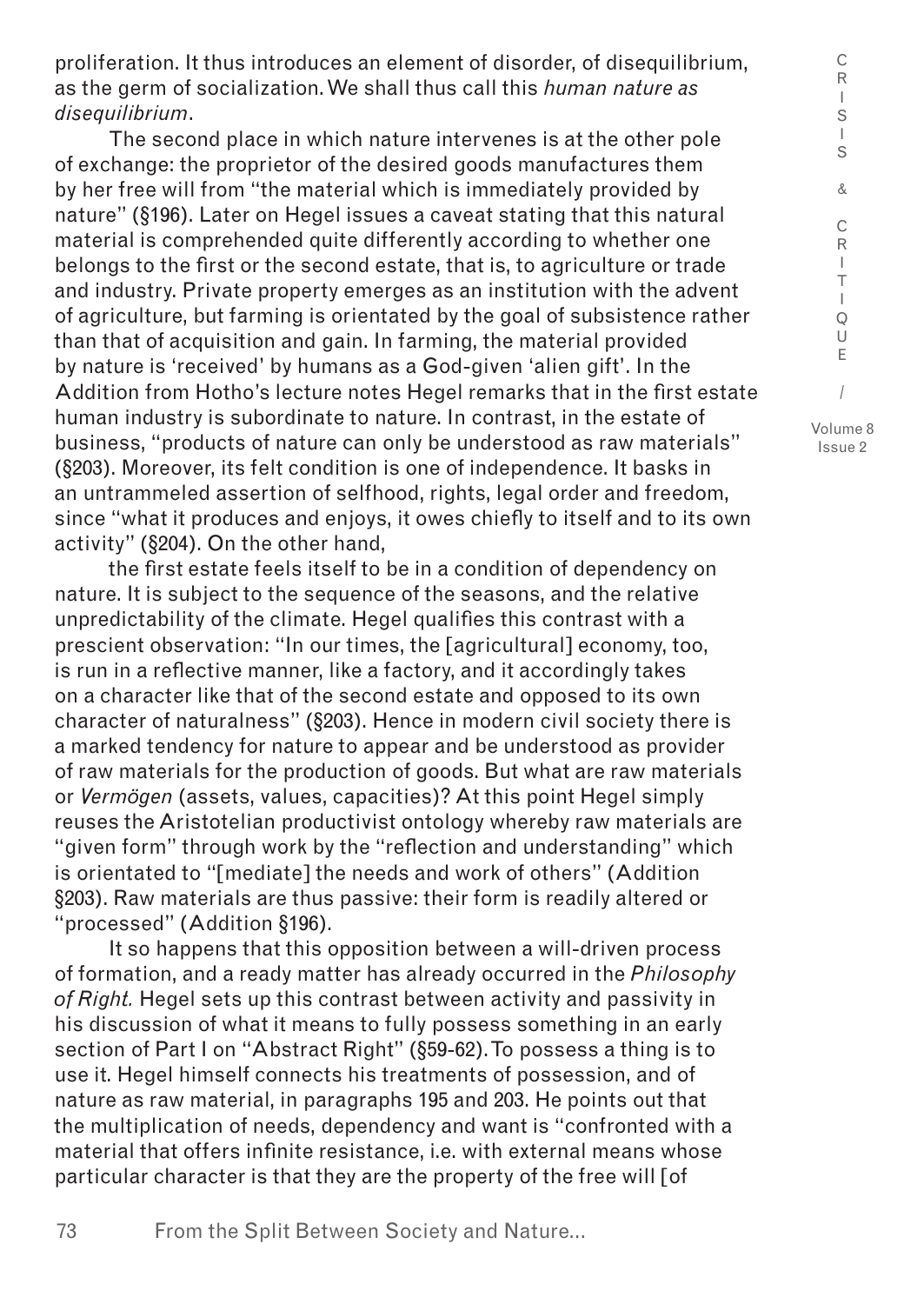others] and are therefore absolutely unwielding" (§195). Later he makes the general historical point that "the introduction of agriculture…brings with it the cultivation of the soil, and in consequence exclusively private property" (§203). In his earlier analysis of private property he mounts an argument against various forms of feudal property which he understands as involving 'partial or temporary possession' rather than "full ownership", with some of them implying not only "empty proprietorship" but even a "madness of the personality" (§62). In contrast, he argues that "Ownership is therefore essentially free and complete ownership" because "the thing as mine" should be "wholly penetrable by my will" (§62). He judges that historical forms of shared or mutual ownership, such as between a landlord and a longterm tenant, are not fully rational and certainly not contemporary with the progress of spirit in the modern age towards the principle of "freedom of property" (§62-3).

So what then does it mean for a thing to be completely penetrable by my will? Hegel defines the use of a thing in the following terms: "Use is the realization of my need through the alteration, destruction or consumption of the thing, whose selfless nature is thereby revealed and which thus fulfils its destiny" (§59). In this passage, the thing is determined as possessing no inner determinations or specific properties that would condition its reaction to any manmade interventions seeking to alter or destroy it. The thing is conceived of in line with Aristotle's conception of matter as passive plasticity, ready to receive form. This is obviously wrong. As Aristotle was already compelled to recognize, all materials have their own forms. All materials offer a specific resistances and affordances to operations of cutting, joining, shaping, melting, heating, cooling and moulding. Particular tools are required for each process. All these operations produce residues or remainders, whose form is recognized with difficulty, and which may or may not be categorized as 'waste'.7 Hegel goes so far as to argue that the identity of a thing is solely determined by its use: he writes, "the field is a field only insofar as it produces a crop" (Addition, §61). But then what name and identity do we attribute to fields that lie fallow for a year? Surely they retain a longterm or potential use? Surely their utility – their value to speak in the terms of §63 – is increased by lying fallow?

Hence the second conception of nature in Hegel's system of needs is that of a plastic and passive material which is available to humanity in order to be worked up into a form satisfying the needs of marketgoers. Any byproducts of such processes, any specific determinations of types of natural material, is left by the wayside in this Aristotelian and productivist account of work. We shall call this nature as *plastic material*.

From the Split Between Society and Nature...

R  $\mathbf{I}$ S I S & C R I T I Q U E / Volume 8 Issue 2

C

<sup>7</sup> See Georges Bataille's exploration of the 'formless' in connection with his concept of 'general economy' in Bataille 1985.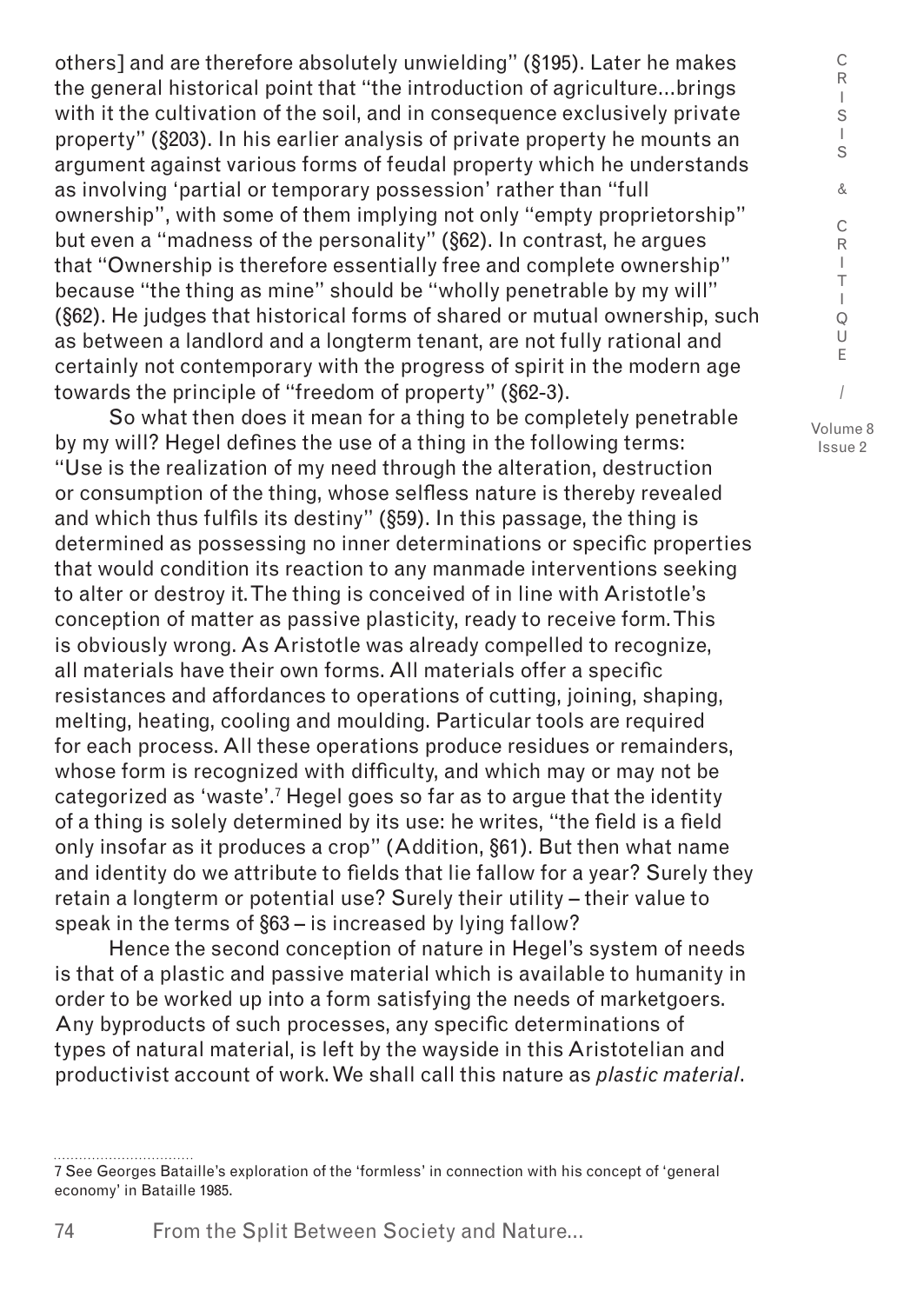The third shape of nature occurs in Hegel's rejection of any natural measure of need. He does this in two ways; first through a caricature and a dismissal of Rousseau's account of the state of nature, and second through the condemnation of Diogenes as a mere oppositional reaction to the luxury of Athens (§194-5). What is interesting is the way in which Hegel rejects natural need: he does not deny that we can speak of natural needs. Indeed he describes the level of natural needs as characterized by "external necessity…inner contingency, and…arbitrariness" (§194). He then makes a double critique, in both an ontological register and a normative register. In ontological terms, he claims that natural needs never appear without having already been socialized; that is, need always occurs as "a combination of immediate or natural needs and the spiritual needs of representational thought", adding that "the spiritual needs, as the universal, predominate" (§194). In other words, as soon as one human being communicates with another about what is good to eat, the need to eat has been rendered universal. On the normative register, he argues that "a condition in which natural needs were immediately satisfied would merely be one in which spirituality was immersed in nature, and hence a condition of savagery and unfreedom; whereas freedom consists in the reflection of the spiritual into itself, its distinction from the natural, and the reflection upon the latter" (§194). We shall this third shape nature as inaccessible.

The fourth place in which nature occurs in Hegel's construction of the system of needs is in paragraph 200 where he draws up an apology for the division of labour and economic inequality. He writes:

The possibility of sharing in the universal resources- i.e. of holding particular resources – is, however, conditional upon one's own immediate basic assets (i.e. capital) on the one hand, and upon one's skill on the other; the latter in turn is itself conditioned by the former, but also by contingent circumstances whose variety gives rise to *differences* in the *development* of natural physical and mental aptitudes which are already unequal in themselves…these differences…necessarily result in *inequalities in the resources and skills* of individuals. (§200)

There is a kind of retrospective illusion at stake here, one that Deleuze critiqued in the third chapter of *Difference and Repetition*, whereby the reflective and willed "inequality of human beings in civil society" is explained and grounded in the immediate and arbitrary "inequality posited by nature" (§200). Here the social order is understood as the expression of an already existing natural order. This prior natural order, and its ascendancy over the 'liberation' and reflectivity and possibilities of the spiritual realm, does not enter into a reconciliatory dialectic with the figures of nature as disequilibrium, plastic material, or inaccessible.

75 From the Split Between Society and Nature...

S I S & C R I T I Q U E / Volume 8

Issue 2

C R  $\mathbf{I}$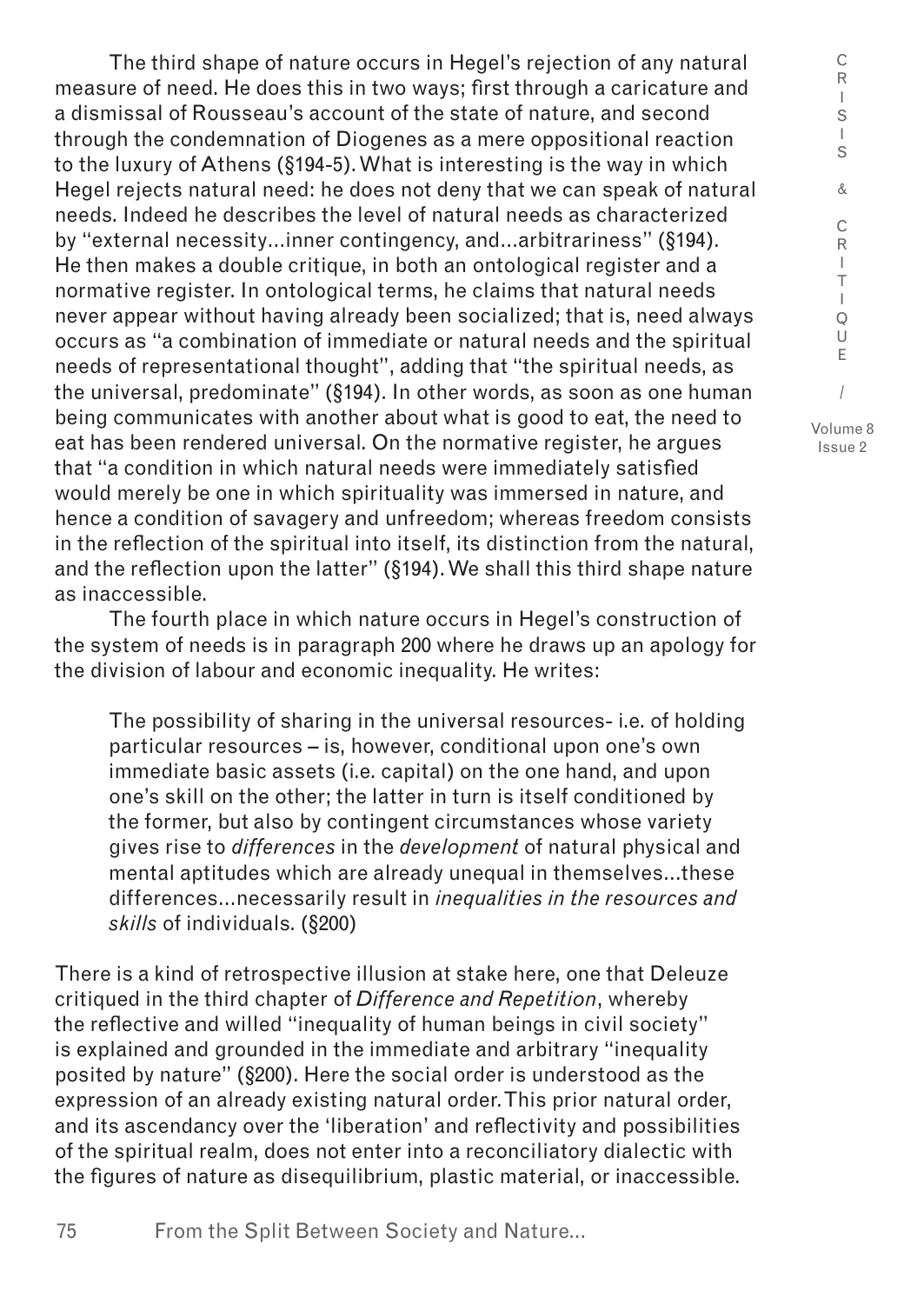#### **3) The relationship between the system of needs and nature**

So much for the inventory of ways in which Hegel places and effaces nature in the system of needs. Our next step is to diagnose the relationship nature and the system of needs. The contrast between the two is evident: the natural is particular, immersed in itself, and all transformations are brought about through passive subjection to external chains of necessity. The social is universal, involves reflection and thus internal determination, and an element of choice. But what kind of relationship does this imply?

The first characteristic of this relationship is separation. The spiritual realm operates through self-reflection which entails its distinction from nature, a distinction that allows freedom from external necessity. This general separation is then particularized and multiplied between each parcel of natural material that is extracted from its original site and turned into a discrete resource to be used within the system of needs. Private property is exclusive inasmuch as it is separate.

The second characteristic of the relationship is domination. Not only does the spiritual 'predominate' over the natural in our understanding of human needs, but as we saw with Hegel's treatment of the use of property and the working up of raw materials in manufacture, the natural thing is understood to be passive plastic matter, available for any transformations or destructions willed by human beings.

 The third characteristic of the relationship concerns modality. In the spiritual realm the self deliberately, through an orientated process, actualizes one out of of a set of possibilities. From the standpoint of the spiritual realm, the natural appears as contingency or blind necessity. In other words, either phenomena simply happen, for no apparent reason, and it appears equally likely that other phenomena could occur, or phenomena occur repeatedly with no variation as a kind of forced imposition. But aren't these precisely the modalities of our contemporary predicament under the pandemic. Epidemiologists' warnings, their implications for public health policies, daily statistical variations, and wildly varying forecasts dominated political deliberation and decision-making.

But the relationship between nature and society according to Hegel is not just characterized by separation, domination and split modalities. It is also a dynamic relationship. How does this work?

Hegel denies the possibility of any natural measure to the multiplication of needs by judging Diogenes, the cynic, to have adopted his regime of simplified and reduced needs as a mere oppositional reaction to the Athenian culture of luxury. But Hegel would have been aware – much like Adam Smith, one of his sources – of the republican commonplace that luxury and satisfaction of every desire leads to corruption and decadence. He would have been aware of Rousseau's own warnings of the diseases and maladies of overconsumption. Indeed, the

76 From the Split Between Society and Nature...

S & C R I T I Q U E / Volume 8 Issue 2

C R I S I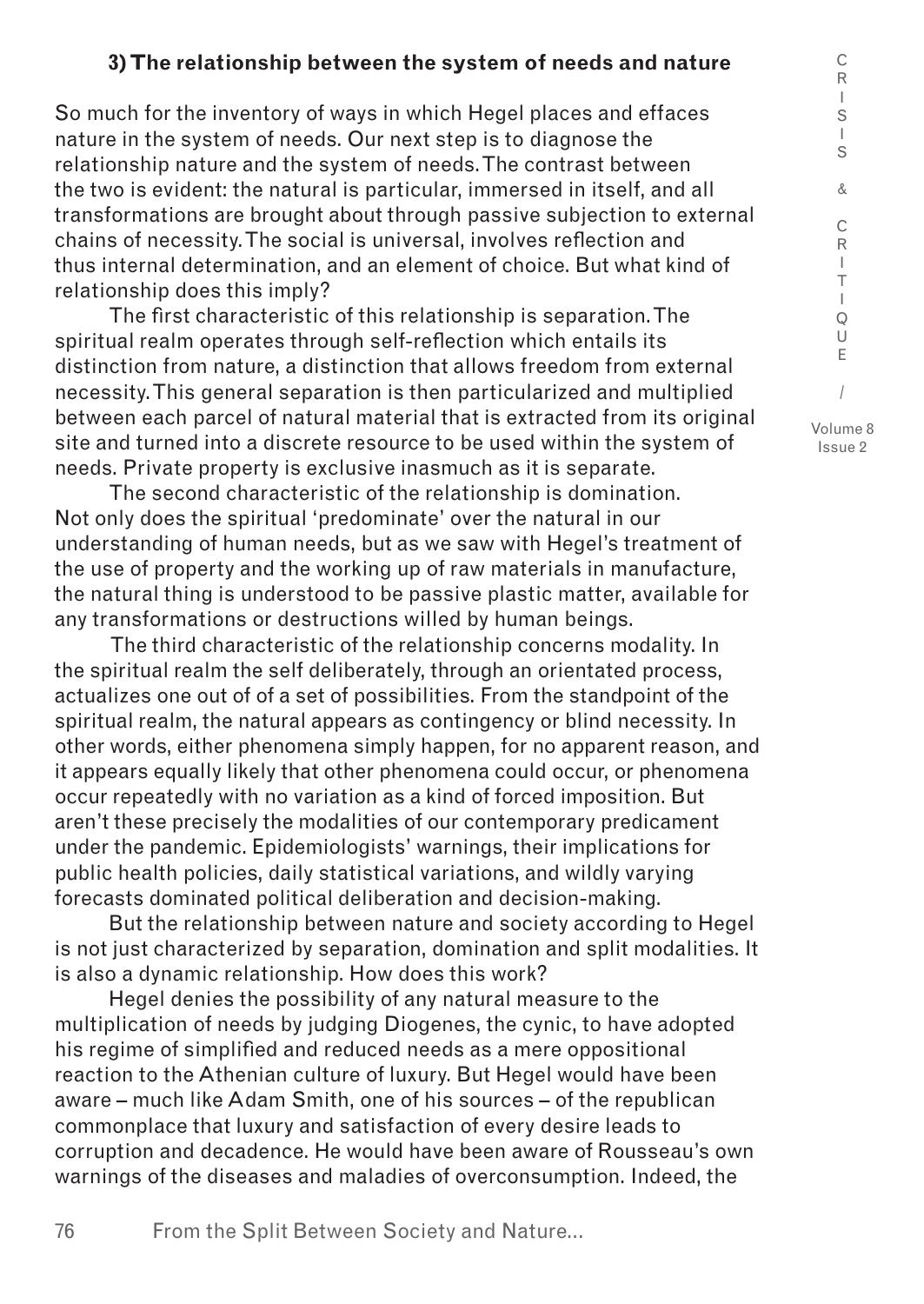most far-reaching and simplest critique of the multiplication of needs is found in Rousseau's text in the concept of perfectibility, according to which every technical invention designed to increase convenience and efficacy, also, backhandedly, induces incapacity and degraded abilities. In other words, a technique employed by humans to satisfy their needs not only creates further needs – Hegel sees this clearly in §191 – but actively deteriorates previously existing human capacities. For Rousseau, the body and spirit are softened through the replacement of effort and agility with facility, and the instrument, once taken for granted, becomes a false necessity. What this means is that the multiplication and modification of needs directly impacts those "natural, physical and mental aptitudes" that Hegel recognizes as determining our fitness for particular professions. In other words, the socialization of a need via a commodity, a technique or a manufacturing process has a series of consequences that can go so far as to transform our own natural aptitudes. Our own nature can thus be transformed. But unlike the passivity of nature as raw material, these transformations induce hard determinations or constraints in our nature; they are not indifferent or infinitely malleable but facilitate or constrain our future activities. There is thus a string of long-term consequences at work whereby any one socialization of a natural need constrains and determines future natural needs and their possible socializations.

#### **4) The systematicity of the system of needs**

But why does Hegel use the term 'system' in his concept 'system of needs'? What is systematicity? There appear to be three moments that make up systematicity. The first is that of repetition under the term 'universal'. Any particular need is universalized into a socially recognized and reproducible need: as soon as an individual announces or declares a need through her/his activity, that need is recognized as a human need, as one that others can experience and thus the demand for its satisfaction, and appropriate techniques for satisfying it, are generalized, they become repeatable. Not only that, but the means for satisfying that end themselves become ends: horses are trained as a means of transport but then we need saddles and bridles, for which we need leather for which we need hides, etc. Hegel calls this movement one 'of abstraction' (§191). A need becomes more abstract when it is particularized, that is to say, when it is separated from the natural movement and site of hunger – a tugging feeling in the stomach – to become the specialized and refined 'need' for twelve euros worth of fresh fried octupi and a glass of *bianco fermo* from Friuli.

The second moment of systematicity is that of abstract or functional relationships. Hegel explains that the abstraction of needs, and

R I S I S & C R I T I Q U E / Volume 8 Issue 2

C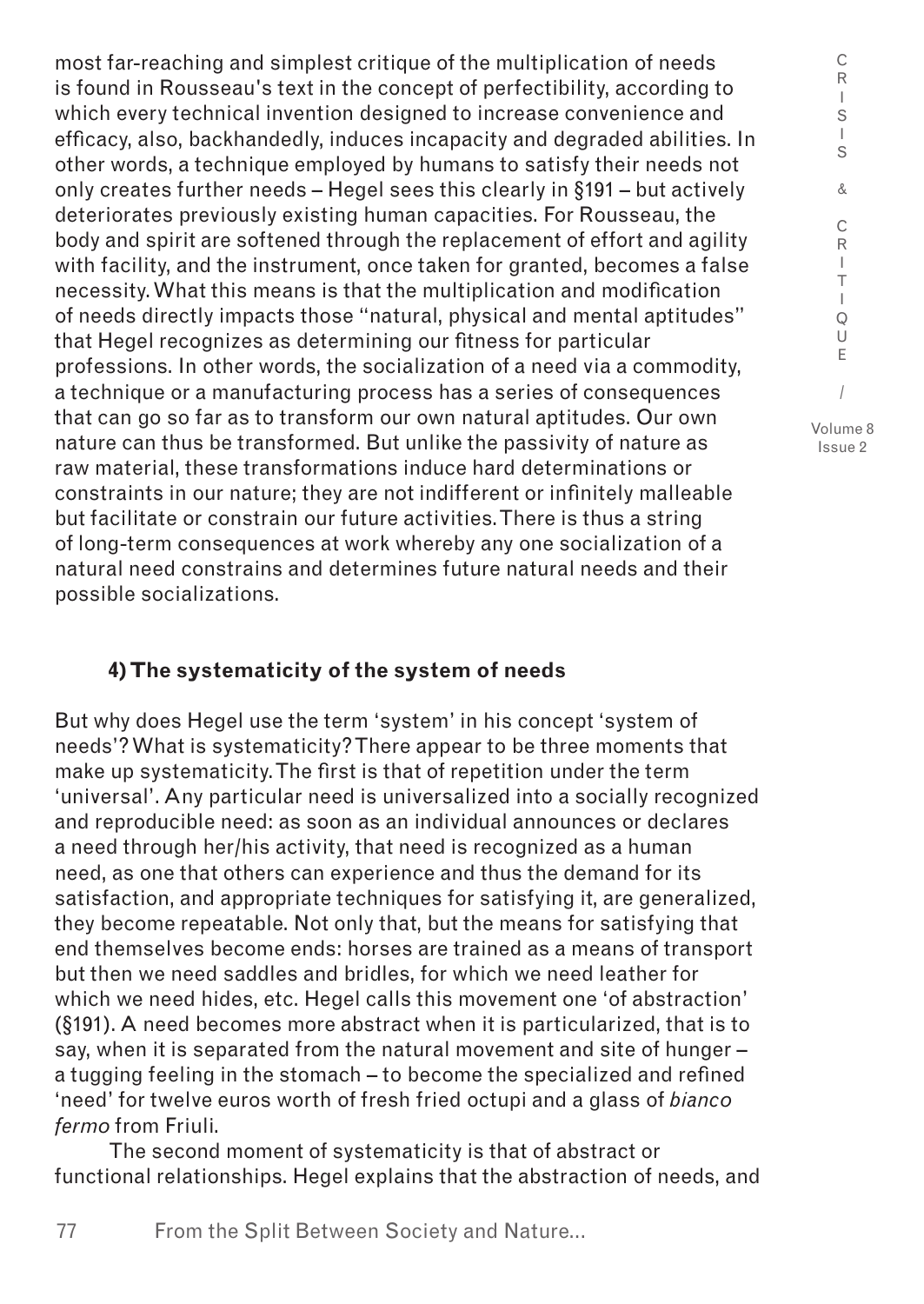of means to satisfy ends, "also becomes a determination of the mutual relations between individuals". He continues: "This universality, as the quality of being recognized, is the moment which makes isolated and abstract needs, means, and modes of satisfaction into concrete, i.e. social ones" (§192). In other words, I recognize the person from whom I buy bread one day in the market as a 'baker', a professional who can be relied upon for a supply of bread in the future. From the baker's standpoint, I become one of her 'regular customers', my entire person and individuality reduced to my habitual order of two baguettes and an apricot tart.

The third moment of systematicity is that of the reciprocal dependency of market-goers. I bring my products to market to trade them for goods that will satisfy my needs, but in doing so I satisfy other people's needs. Hegel writes:

In this dependence and reciprocity of work and the satisfaction of needs, subjective satisfaction turns into a contribution towards the needs of everyone else. By a dialectical movement, the particular is mediated by the universal so that each individual, in earning, producing, and enjoying on his own account, thereby earns and produces for the enjoyment of others. (§199)

As the editor notes in the Nisbet translation, this is most probably an allusion to Adam Smith's concept of the invisible hand. According to this concept, a local dynamic, the selling and buying of goods at an acceptable price, is not directly orientated towards a global outcome, but nevertheless brings it about. In other words, the aggregation of many individual acts of buying and selling produces a general equilibrium at the level of predictable prices for consumers, and an optimal distribution of resources and skills amongst producers. Smith's notion of the invisible hand is an instance of what Hegel recognizes in "political economy", that is to say, "a science [that]…finds the laws underlying a mass of contingent circumstances" (§189). These laws regulate very specific variables, such as prices, or temporary flows of capital into industries depending on their perceived profitability. That is to say, the 'mass of contingent circumstances' determined by these laws, and from which these laws arise, are always of a specific kind: they concern "infinitely varied means" for satisfying human needs, or "movements of reciprocal production and exchange" (§201). The determination of these laws does not directly involve the material qualities of the products, though the latter may indirectly determine the perceived utility of a product. It does not directly involve the site of extraction of a raw material, though the latter may indirectly determine the perceived utility or quality of the final product. It does not involve the final destination of a used or consumed product, or the byproducts of its production and consumption. All these factors are external to the reciprocally dependent operations of trade and

U E / Volume 8

C R  $\mathbf{I}$ S I S & C R I T I Q

Issue 2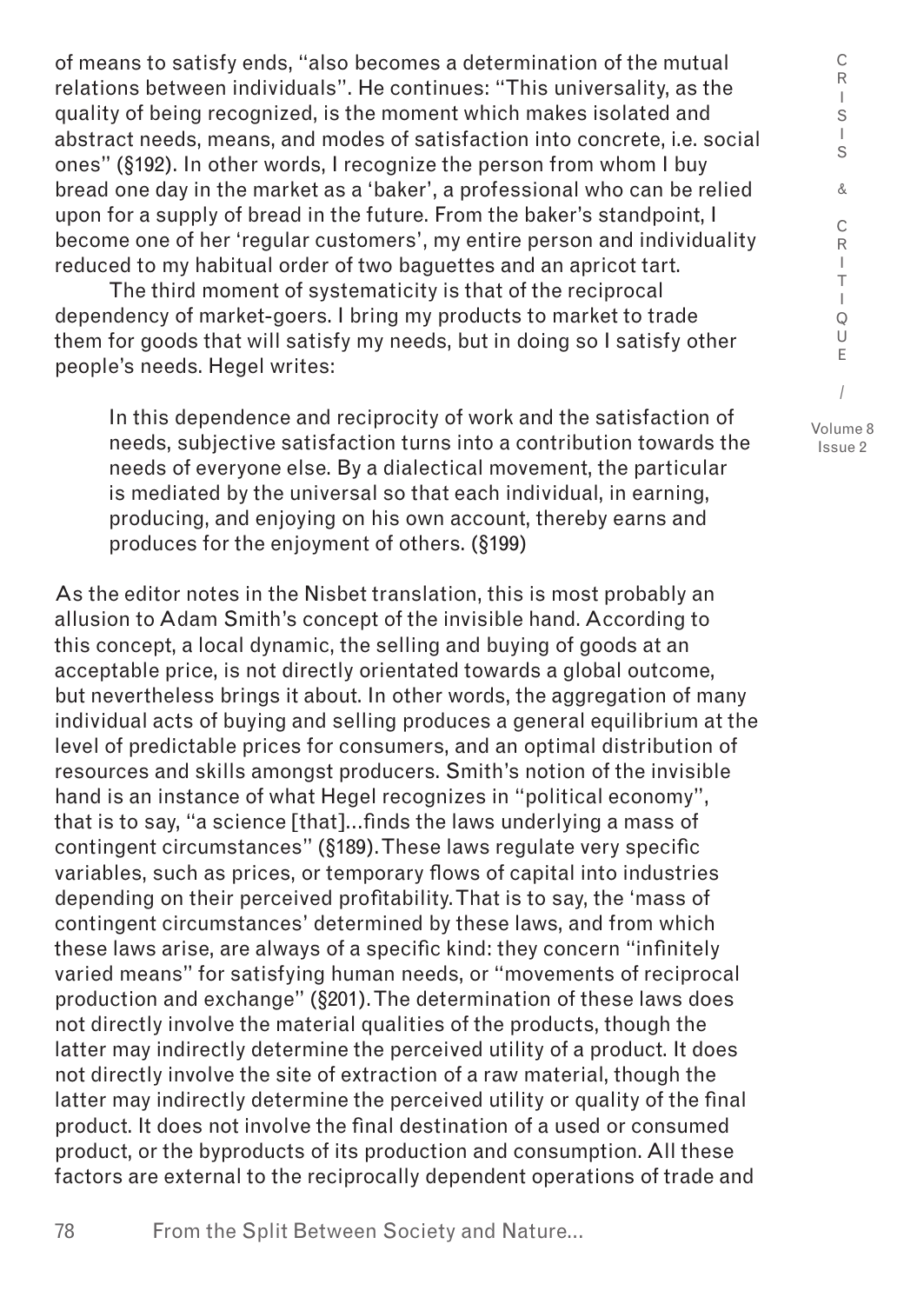production the constitute the market system. Hence when Hegel speaks of the 'system of needs', a key characteristic of its systematicity is its *autonomy.* It constitutes a separate sphere, a distinct type of activity with its own laws, independent of factors belonging to other spheres of activity. Here Hegel takes the separation of the system of needs from nature one step further, towards independence and self-determination.

#### **5) A critique of systematicity**

Jurgen Habermas, Marcel Gauchet and Niklas Luhmann, albeit in different projects, have all recognized and celebrated the autonomy of social systems – autonomy with regard to the church or the state – as the unique signature of European modernity. Our project, in contrast, is not to rescue and celebrate some pathetic European singularity, but to examine the cost of this illusion of autonomy specifically with regard to nature, after two-hundred years of its practical application and functioning as a misguided heuristic.

The supposed autonomy of a system is also – and this Luhmann shows at length – its blindness or closure with regard to what it categorizes as its 'environment'. We have seen earlier just how limited Hegel's conception of nature is in the system of needs: nature as disequilibrium (multiplying human needs) sets the system of needs in motion; nature as plastic material is formed into goods to meet human needs; nature as an inaccessible measure of need marks the separation of the system of needs from nature; and nature as an unequal distribution of mental and physical aptitudes nevertheless offers an apology for the social inequality produced by the system of needs. In none of these roles do we find any specific determinations characteristic of a natural being or environment – such as recognized and expounded at great length in Hegel's *Philosophy of Nature*. Nor do we see how those determinations might be carried over into the system of needs, wherein they might play an active role. Nature is included within society in four general shapes in order to be excluded, effaced or ignored at the level of its concrete and specific forms.

This systematicity of Hegel's 'system of needs' – although it can be explained as a consequence of his appropriation of political economy – does not strike me as particularly Hegelian. Indeed, it appears more appropriate, from a Hegelian standpoint, to draw up a diagnosis of the weaknesses of this concept.

Hegel himself in the *Philosophy of Right* offers us a clue as to why this might be the right approach; he remarks of political economy that it extracts 'the understanding' that controls and works within the "endless multitude" of "mass relationships and mass movements" in the economy. Moreover he notes that political economy is "also the field in which the

I Q U E / Volume 8 Issue 2

C R  $\mathbf{I}$ S I S & C R I T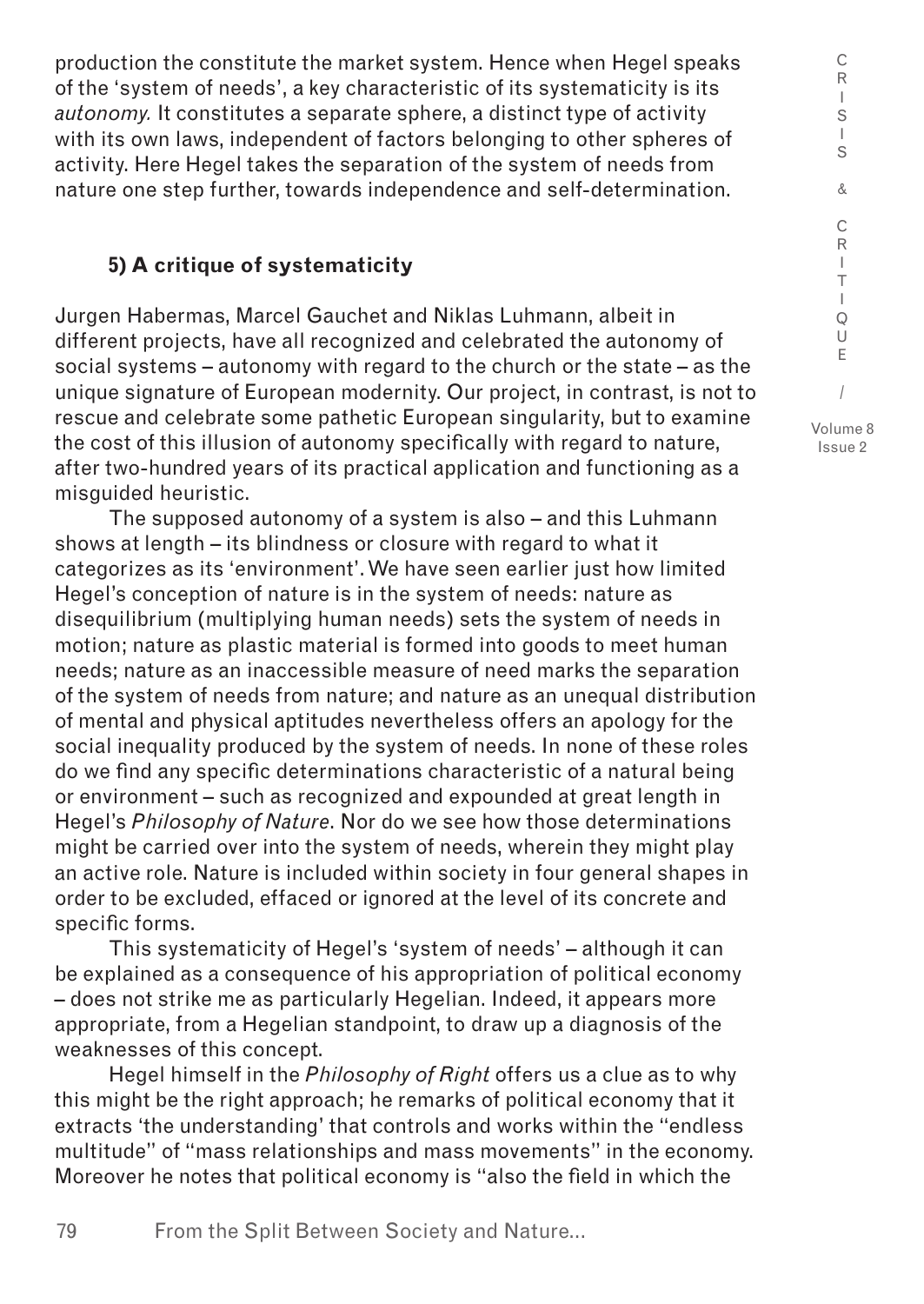understanding, with its subjective ends and moral opinions", gives vent to its discontent and moral irritation" (§189). In short, "in the relation between the satisfaction of subjective particularity, and the needs and free arbitrary will of others, universality [read systematicity] asserts itself, and the resultant manifestation of rationality in the sphere of finitude *is the understanding*" (§189). But the understanding, as we know from *The Science of Logic*, is an inferior form of thinking compared to reason and the cognition of the Idea.

The limitations of the understanding are marked here and there in Hegel's account of the system of needs. The first mark is that Hegel himself describes a primacy placed on independence and autonomy as characteristic of the second estate's way of thinking. The estate of industry only understands freedom as autonomy, and there are many other far richer conceptions of freedom generated by the dialectic of the Idea of Right through other institutions. The first estate, in contrast, recognizes and accepts the existence of determining forces from another realm that interfere within its own realm: in simple terms, crops depend on the soil and the weather.

The second limit is that the idea of an autonomous system immediately entails the existence of an outside-to-the-system. This 'outside' will not impose its dynamics or laws on the activities constituting the system. Whether or not Hegel anticipates the systemenvironment distinction is beside the point. Rather, what is striking is the passage in the *Science of Logic* where Hegel describes Leibniz's monad as a particular but limited phase in the dialectical development of the one and the multiple. He writes: "The *ideating monad* advanced only as far as *plurality* as such, in which each of the ones is only for its own self, and is indifferent to the determinate being and being-for-self of the others" (SL,169).<sup>8</sup>This is a phase in which a plurality of ones are understood solely as mutually external to each other. What remains entirely problematic and inconsistent from the standpoint of monads is the actual plurality of monads – why and how are there many monads if each monad is entirely closed in upon itself? Hegel writes: "in that indifferent independence of the monads, plurality remains as a fixed fundamental determination, so that the connexion between them falls only in the monad of monads, or in the philosopher who contemplates them" (SL,169-70). It just happens to be the case, following Hegel, that the status of the plurality of systems remains an epistemological and an ontological problem for systems theory – just as it is for the system of needs in Hegel's *Philosophy of Right*.

A third limitation to the systematicity of the system of needs is found in the multiple and conflicting shapes in which nature is included so as to be excluded. If nature is mere plastic matter to be shaped by the

8 Hegel 1969, p.169.

80

From the Split Between Society and Nature...

& C R I T I Q U E / Volume 8

Issue 2

C R I S I S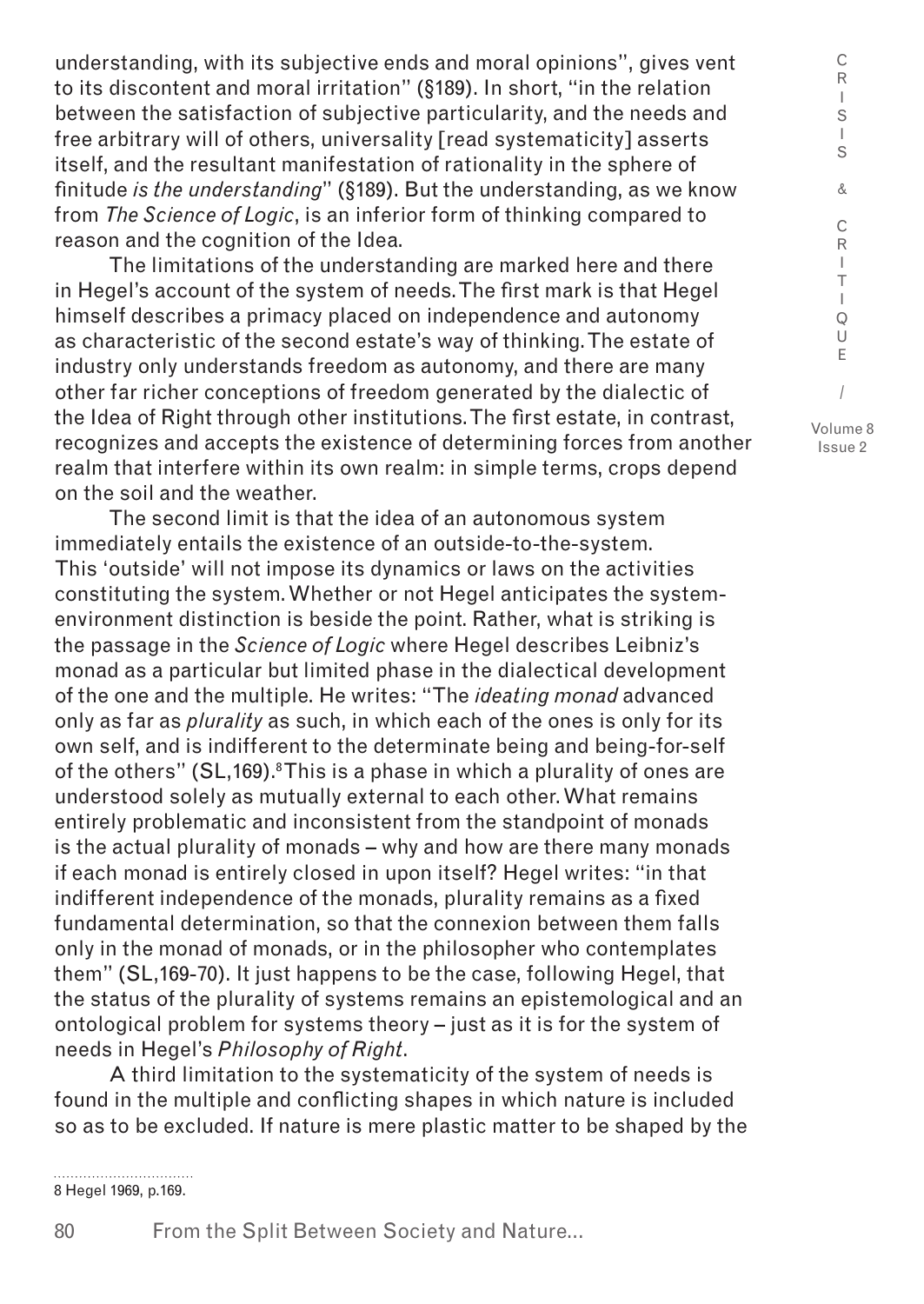productive processes of the system of needs, then how can it also have the determination of its own differential order or distribution of mental and physical capacities amongst the race of human beings? If nature is mere plastic matter, then how can it also have the determination of human beings specified by both their inadequacy to independently meet their needs, and their endlessly proliferating needs? If nature is mere plastic matter seen as resource from the standpoint of the system of needs, how can it be known as something determinate and independent? What exit might there be from the anthropocentrism and productivism of the system of needs for a better understanding of nature? These questions do not meet with an answer at the stage of the independent monadic systems; that is to say, of economies and their externalities.

However complicated Hegel's account of the spiritualization of needs, if the relation between nature and society comes down to a simple dichotomy between the outside and inside, then his construction of civil society will not come close to accounting for the complex intrication of natural and artificial processes that characterizes our needs and their apparent satisfaction. In the history of European political philosophy, ever since Aristotle, it has been the political community that was supposed to define an 'inside' by becoming sovereign – independent and autonomous. In Adam Smith's work, and in Hegel's appropriation of it, it is the system of needs or civil society that becomes an independent sphere. But in Aristotle, the sovereignty of the *polis* was already – as Francis Woolf argues – a mere avatar of the more fundamental ontological priority, identity and discrete being of substance.9 Any contemporary philosophy that takes its key from the ontologies of multiplicity developed by Gilles Deleuze and Alain Badiou must proceed to a dismantling of the avatars of unity, identity and substantiality within its proper field. As Philippe Lacoue-Labarthe and Jean-Luc Nancy argued in a deconstructive vein in *Le titre de la lettre*, systematicity is but one more avatar of the metaphysics of presence and its commitment to unity and identity.<sup>10</sup> It just so happens that in the discipline of ecology, due to its commitments to unity and discrete identity, the concept of ecosystem was found to be quite unwieldy in the field.11 Empirically speaking, it proved difficult to determine where one ecosystem began and another ended. It proved nigh impossible to identify an ecosystem's proper state of equilibrium such that disturbance and damage could be measured with regard to a supposed norm. Catherine and Raphael Larrère demonstrate the convergence between contemporary concept of ecosystem and historical processes understood

9 Wolff 2008.

10 Nancy and Lacoue-Labarthe 1975.

81 From the Split Between Society and Nature...

I S I S & C R I T I Q U E / Volume 8

Issue 2

C R

<sup>11</sup> See the fascinating story told about the changes that occurred to the concept of ecosystem during the twentieth century, from its idealist beginnings to its contemporary form in Catherine and Raphael Larrère 1997.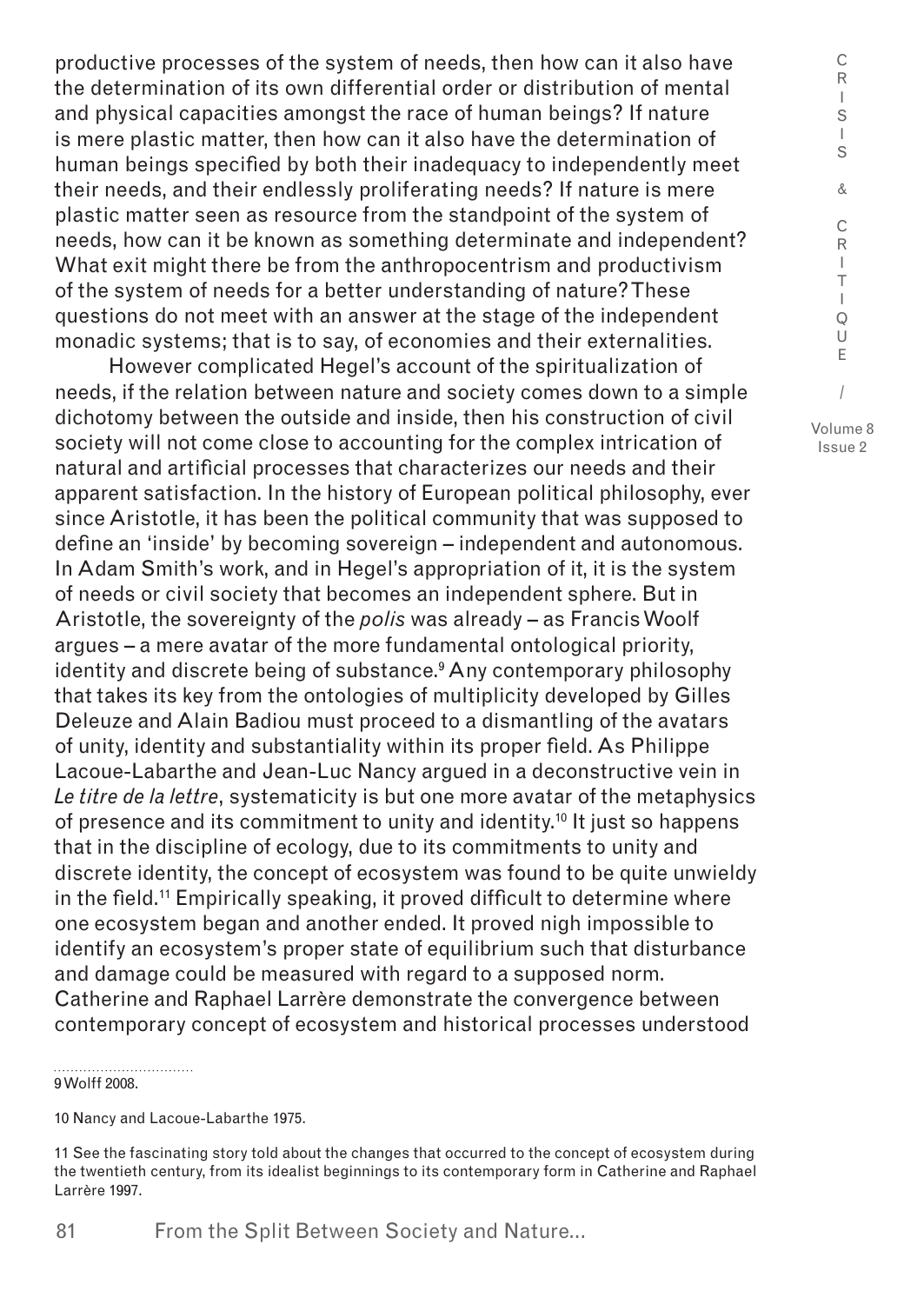as dynamic but ultimately contingent and irredeemably multi-factorial.

But what are the positive consequences of the metaphysical critique of unity, substantiality and systematicity for our problematic of nature and civil society ? Does the refusal of the illusion of independence entail our embrace of a fusion between society and nature in some all-enveloping naturalism? Should all social processes be understood as fundamentally determined by nature, via, for example, evolutionary psychology, evolutionary anthropology, behavioural ecology or evolutionary economics? Aldo Leopold, after all, claimed the development of environmental ethics was the result of an evolutionary process. In the *Electronic Revolution*, William Burroughs claimed that humanity was itself a plague, a virus, that had attacked the vocal cords of a race of apes. It has certainly been quite tempting for many commentators on the Covid-19 crisis to develop an image of human society as blindly and permanently immersed in nature, like a weak current in the ocean, wherein nature is understood as either external necessity, or endless empirical contingency; with new models of the statistical development of waves of Covid infections being generated each day to be tossed on the garbage heap two weeks later when the data changes or new conditions and factors of transmission emerge. But to refuse the independence of civil society from nature does not necessarily entail the theoretical option of identity or fusion or complete dependency of the two. Indeed this vision of society's immersion in unmeasured but implacable natural processes is to be rejected as one more psycho-social pathology: a kind of 'ecoanxiety' in which we, as social actors, become the objects of a natural drive and have no proper place.

### **6) A thick concept of society: socio-natural 'ropes'**

To refuse the illusion of independence is not to reject wholesale any separation of natural and social processes, nor to deny their difference. A whole range of theoretical options are open to us when we try to model the interactions between society and nature – but what should our guidelines be in such investigations? Let's return to our criteria for a 'thick concept of society' – given that Hegel is reputed to have invented just such a concept. We stipulated that it must account for society's history, for regional groups, and for relationships between subjects in different groups. Hegel identifies the regional groups of society – estates and corporations – and he develops an account of their genesis and operation, and this is already a significant step beyond, for example, Kant's account of society. He examines how individuals can assume, in a non-alienated manner, their social roles such that they freely relate to each other within society as professionals, as members of institutions or associations, with all the attendant rights and responsibilities. Whether

82 From the Split Between Society and Nature... C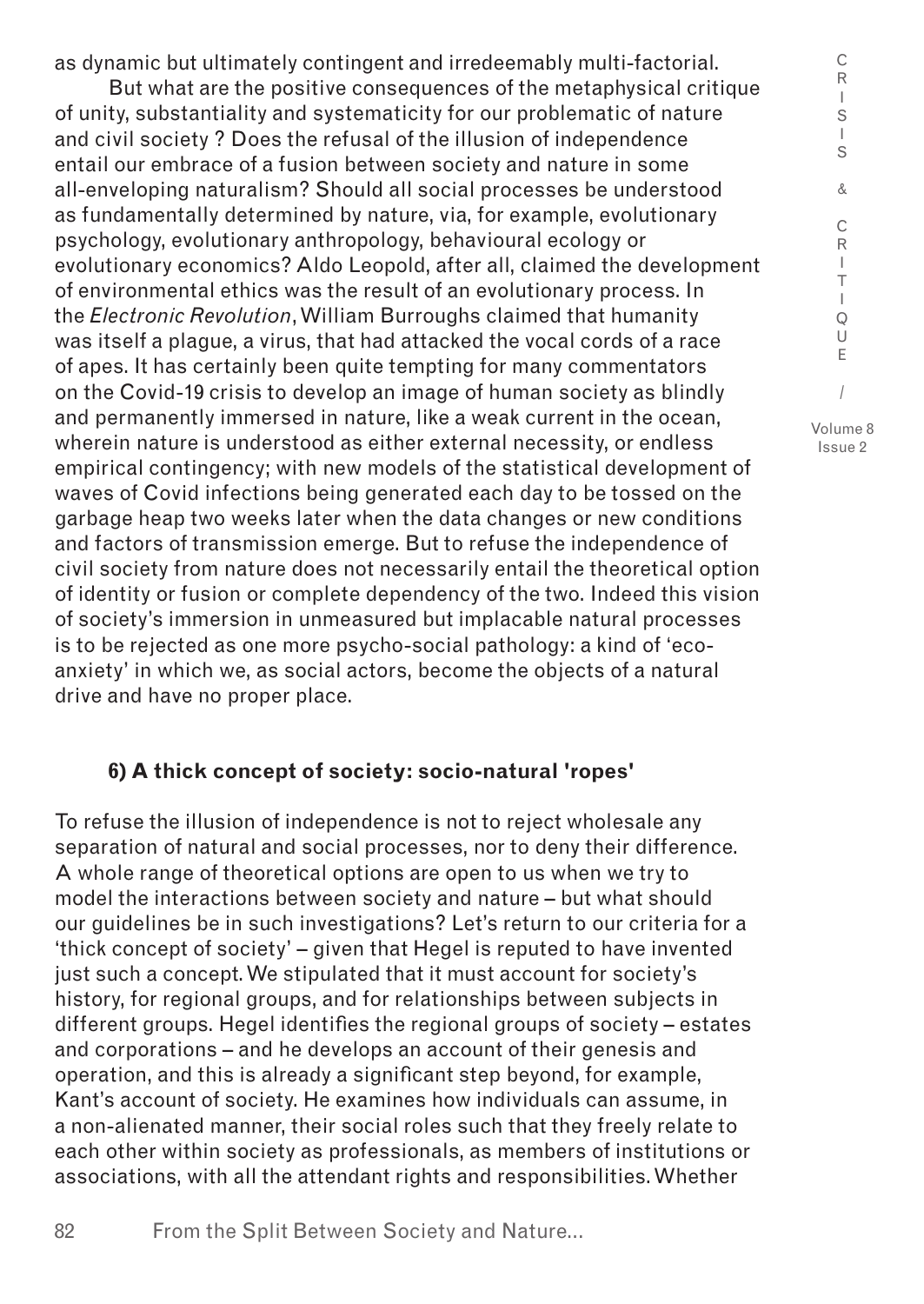or not Hegel has an account of the history of civil society is a trickier question. There is certainly a developmental scale upon which different states are placed in the 'universal history' at the end of the *Philosophy of Right*. Moreover, it is the case that Hegel repeatedly remarks that modern civil society is governed by the principle of individual freedom, so one could draw up a history of a civil society according to the progress, or the concretization, within institutions and social practices, of this principle. The remit of the police is potentially infinite given all of the unintended consequences of social actions, so one could also draw up a history of the evolution of the police and regulation within a society. But neither the relationship of the system of needs to what counts as 'nature', nor the existence and relationship of three distinct estates, is subject to change. Yet the most glaring omission in Hegel's account of civil society is his failure to recognize the widespread existence and operation of what we can clumsily term 'socio-natural' groups; that is to say, those regions of civil society that exist due to the intrication, the intertwining of natural and artificial processes. There is of course, a significant exception to this omission, and it lies in Hegel's description of the first 'substantial' estate as mentioned earlier. The estate of agriculture senses its own dependency upon nature's gifts, its fortunes closely tied to the relative unpredictability of rainfall, sunshine, temperatures, and hail. He writes:

This first estate will always retain the patriarchal way of life and the substantial disposition associated with it. The human being reacts here with immediate feeling as he accepts what he receives; he thanks God for it and lives in faith and confidence that this goodness will continue. What he receives is enough for him; he uses it up for it will be replenished. This is a simple disposition which is not concerned with the acquisition of wealth…In this estate, the main part is played by nature, and human industry is subordinate to it. (Addition §203)

This remark is placed as an immediate caveat or qualifier on a strikingly prescient historical observation wherein Hegel notes "In our times, the [agricultural] economy, too, is run in a reflective manner, like a factory, and it accordingly takes on a character like that of the second estate and opposed to its own character of naturalness". History, of course, has proven the first estate quite incapable of retaining any substantial disposition in the face of the continuing industrialization of agriculture. Nowadays, artificial meat is grown in laboratories, and intellectual property law – nicely explored in the *Philosophy of Right* – prevents farmers from storing unused seeds from one year to the next. However, the contrast between Hegel's observation and his caveat neatly expresses what I mean by a socio-natural 'group' or 'rope'. Within the 'substantial disposition' of pre-industrial farming, there is a felt

R  $\mathbf{I}$ S I S & C R I T  $\mathbf{I}$ Q U E / Volume 8 Issue 2

C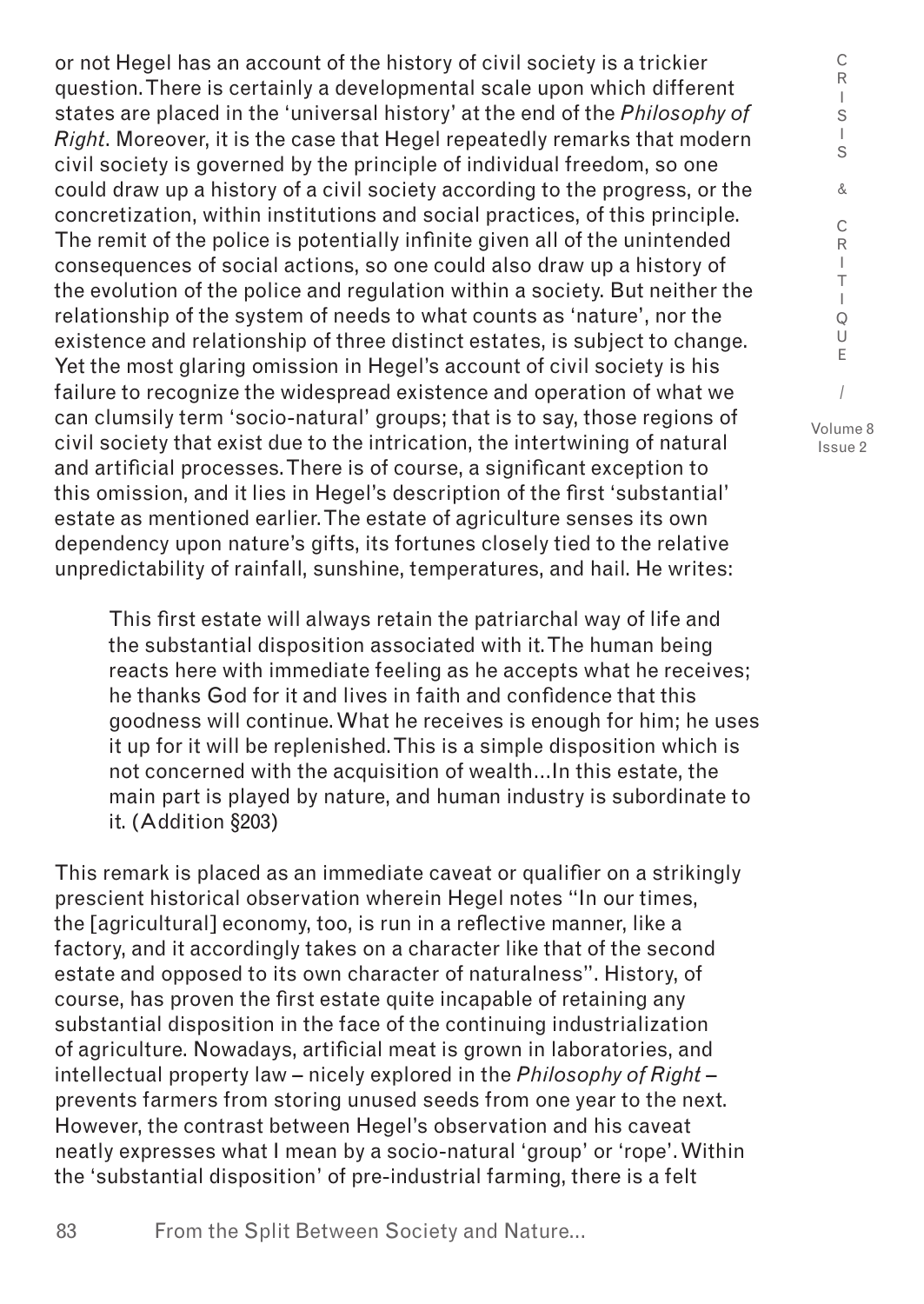recognition of the interweaving of soil fertility, the sturdiness of certain species of crops, sunlight and rainfall, temperatures, insect populations, irrigation and natural fertilizers with the eventual yield, harvest and market prices. That interdependency is gradually analyzed, measured, eventually modified and rendered more efficient as a productive process through the industrialization of agriculture. This industrialization not only reduces the felt dependency on nature, but also ensures that nature is no longer experienced as a gift from God to be received, but more a resource to be controlled or extracted. Nevertheless, the interweaving of crop yields with partly natural processes remains, however much artificial manipulation has occurred through genetically modified seeds, for instance. Crops still fail due to weather. Soils become exhausted despite and sometimes due to the overuse of artificial fertilizer. Olive trees in monocultural plantations become excessively vulnerable to certain bacteria. The devastated olive-oil industry of Puglia, Italy, presents a socio-natural rope, in that it consists of social and natural strands that are woven and bound together over time. The term 'rope' is better than 'group' because it highlights the constitutive process of weaving, of knotted strands. It also gives an idea of the inertia of these socio-natural processes: the strands cannot be simply separated or pulled apart because they are tied together. Furthermore, the term 'rope' also conveys the long histories of these socio-natural processes. The particular history of the Puglia olive oil rope, for instance, little to do with Hegel's progress of the principle of individual freedom. One of the characteristics of industrialized agriculture is this coupling between a drive to control and manipulate natural processes and an all-enveloping and ultimately unpredictable dependency on natural materials.

Another socio-natural rope that Hegel already implicitly recognizes is the family, especially in its extended form across generations. The family is the realm of "immediate or natural ethical spirit", which, as we would now argue – against Hegel's patriarchal division of labour between two supposedly 'natural' sexes – is socialized into various norms and forms (§157). Of course, in the *Philosophy of Right* civil society emerges precisely at the moment that the family dissolves, through children leaving home and creating their own households (§181). But the family is also the source and ground of civil society in as much as those children once grown up go on to create their own households, their own couples, families and recomposed families within which they consume the goods traded for within the system of needs. If we were to take a step beyond Hegel, and understand families as socio-natural ropes, we would need to take into account not only extended families over several generations and their close friends, but particular genetic mutations and inherited vulnerabilities to certain diseases as compounded with repeated lifestyle choices and habitats. If generations of a family persist in living in one of the richest but most polluted cities in Europe, then they will need to be

I S & C R I T I Q U E / Volume 8

C R I S

Issue 2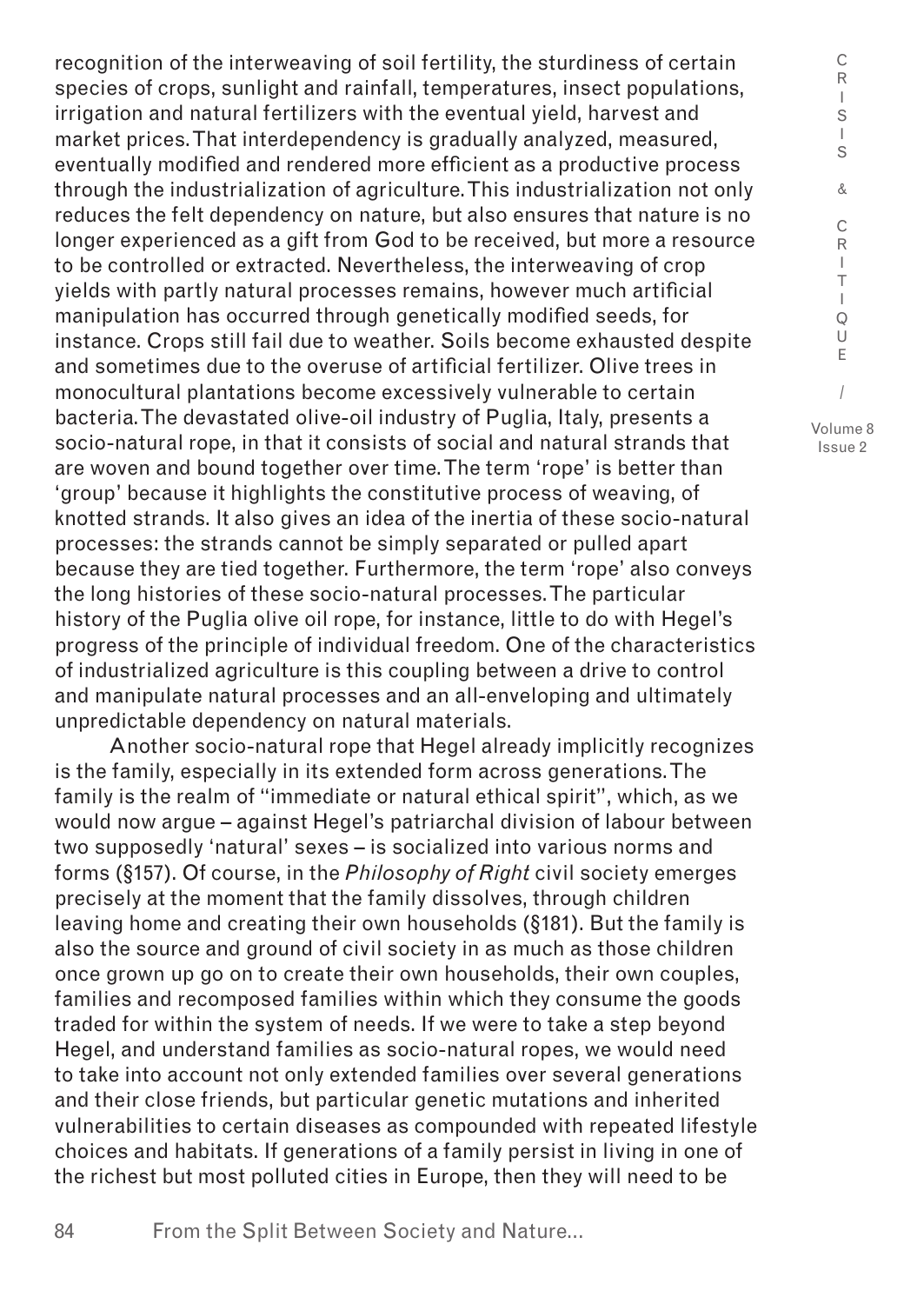nimble enough within the system of needs to be able to afford private health insurance to afford the higher-than-normal frequency of cancers that will invade their lymph systems. That is a socio-natural grouping, an alliance of pollutants and certain human bodies that due to a shared genetic inheritance have a tendency to stock and accumulate those pollutants to dangerous levels, whilst a few other people living in the same town live for over a hundred years.

But Hegel only partially anticipates the full concept of socio-natural ropes that we need to develop in order to extricate ourselves from our contemporary predicament. Hegel still separates his philosophy of right from his philosophy of nature. It is difficult to find his articulation of society and nature within his philosophy of nature, and it is difficult to recognize nature within his philosophy of right. But in order to take a few steps beyond Hegel we can use some of tools and indicators that Hegel himself provides, specifically in moving beyond the system / environment dichotomy. They are not entirely adequate to the task, but they point the way.

**7) Tools in Hegel for thinking socio-natural ropes**

The first helpful move Hegel makes in his *Philosophy of Nature* is to show how fertile land, vegetation and animals develop through quite specific and determinate processes that imply not only their entire lifecycle but also all that they presuppose in terms of their location, orientation in time and space, and chemical process. This counters the system of needs' image of the natural thing as empty of determinations and without its own end. Each natural thing has a complicated and dynamic set of determinations, not least its involvement in a myriad of processes which are damaged when it is possessed, used and manipulated as a single 'thing'. As noted earlier, these determinations of natural things are already recognized and utilized in a limited manner as fixed 'properties' in human manufacturing processes, wherein one type of wood is chosen for floorboards, and another for constructing walls and rooves (§§56, 196). Again, from the perspective of property however, these determinations are mere means for the satisfaction of my ends, they do not constitute a self-sufficient internal dynamic. With regard to how farming and manufacture appropriate materials Hegel says:

To give form to something is the mode of taking possession that is most in keeping with the Idea…We must also include here the giving of form to the organic. The effects which I have on the latter do not remain merely external, but are assimilated by it, as in the tilling of the soil, the cultivation of plants and the domestication of animals. (§56)

85 From the Split Between Society and Nature...

R I T  $\mathbf{I}$ Q U E / Volume 8

C R I S I S & C

Issue 2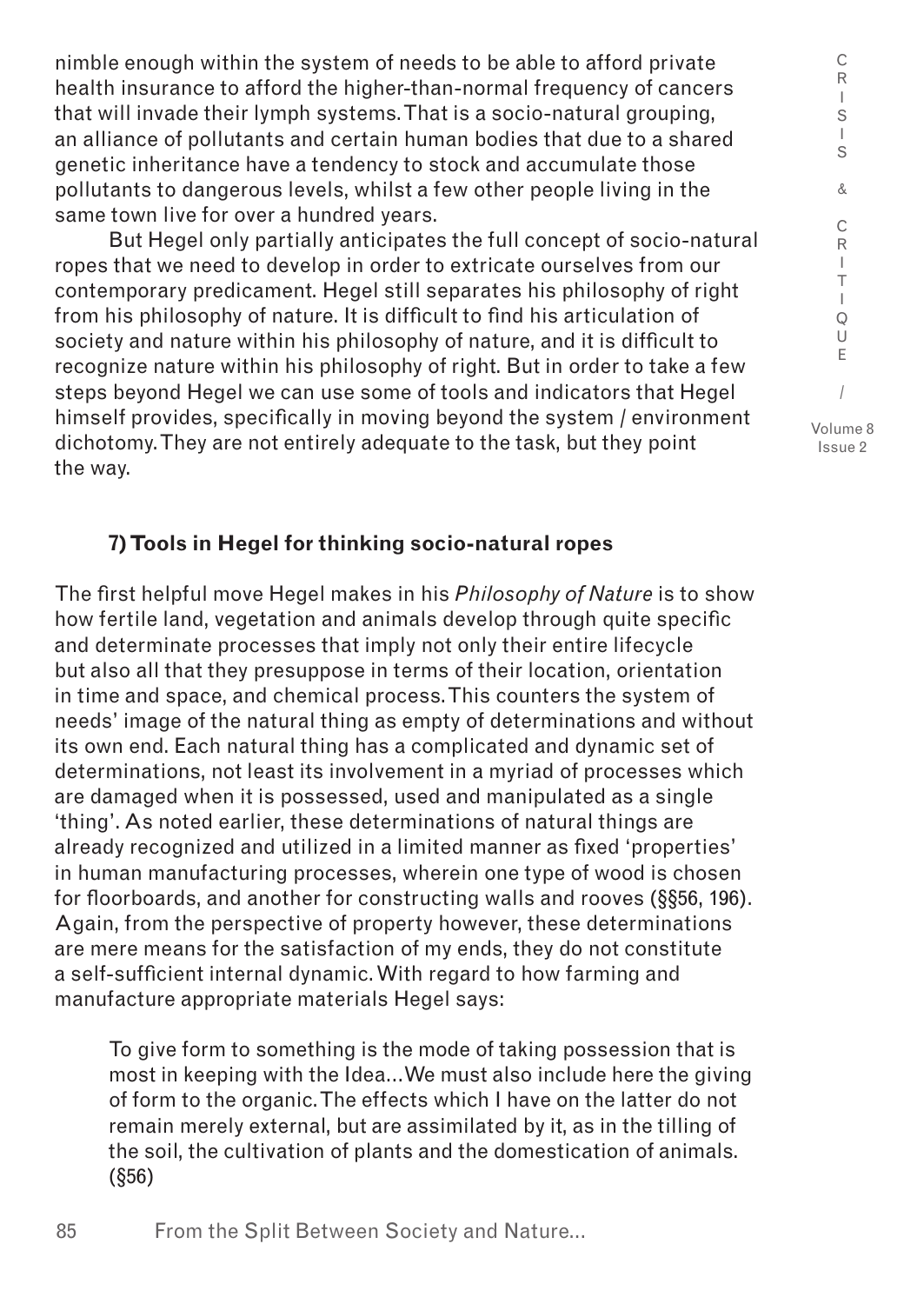However, if we take animals from the perspective of Hegel's *Philosophy of Nature*, despite their domestication they still have their own internal dynamic: the three organic systems of the nerves, the circulation of the blood, and digestion, continue to operate (PN, §354). Hegel hence recognizes two quite different dynamics: one concerning the unfolding of the Notion within the animal organism, and the other concerning the unfolding of the Idea of right in property. Of course, he does subordinate nature to right through the action of humans taking possession of things. But at least some of the pieces are in place for constructing an alternative concept of the interaction of two different forms of efficacy within a socio-natural rope; moreover, without either of them decisively dominating the other. In other words, we can imagine how a natural process – say a domesticated animal's digestive process – is altered by a manufacturing technique – cheap alimentation, growth hormones – and continues to operate, but in a way, and with consequences, that were not anticipated by those designing, selling or using this manufacturing technique – mad cow disease in England.12 I call this study of the interaction of different forms of efficacy 'metabolics'. It is a new area of enquiry designed to take us beyond simplistic models of domination and resistance.

The second helpful contribution made by Hegel is his conceptual accommodation of both pollution and the imprudent depletion of natural resources. In his outline of the role of the police in regulating civil society and the system of needs, Hegel points out that all individual actions have consequences that stretch well beyond the agent's intentions or maxim or reasonable expectations (§232). Private actions that may be rightful according to the stipulations of the law, necessarily enter into a sphere of external and contingent relations with other people and public arrangements. As such they may end up by doing harm to other people (§232). The pollution caused by law-abiding manufacturing processes falls neatly into this category. Hence when Hegel states that the role of the police is to intervene within the system of needs so as to ensure 'arrangements of public utility', to regulate the relationship of people's differing needs, to exercise oversight and secure provisions in advance, he is outlining a sphere in which we could include what is now called 'environmental regulation'. Furthermore, just after he awards human beings the right to possess and own and use anything whatsoever on the grounds that is does not possess a self, he immediately places a limit on this right by recognizing that use can be "based on a continuing need and entails the repeated use of a self-renewing product – perhaps even limiting itself with a regard to safeguarding that renewal" (§§44, 59-60). Hegel thus guards against the arbitrary depletion of stocks or exhaustion of resources.

C R  $\mathbf{I}$ 

<sup>12</sup> As I write China has banned beef imports from England. I lay sacrifices to the goddess of Irony.

S I S & C R I T  $\mathbf{I}$ Q U E / Volume 8 Issue 2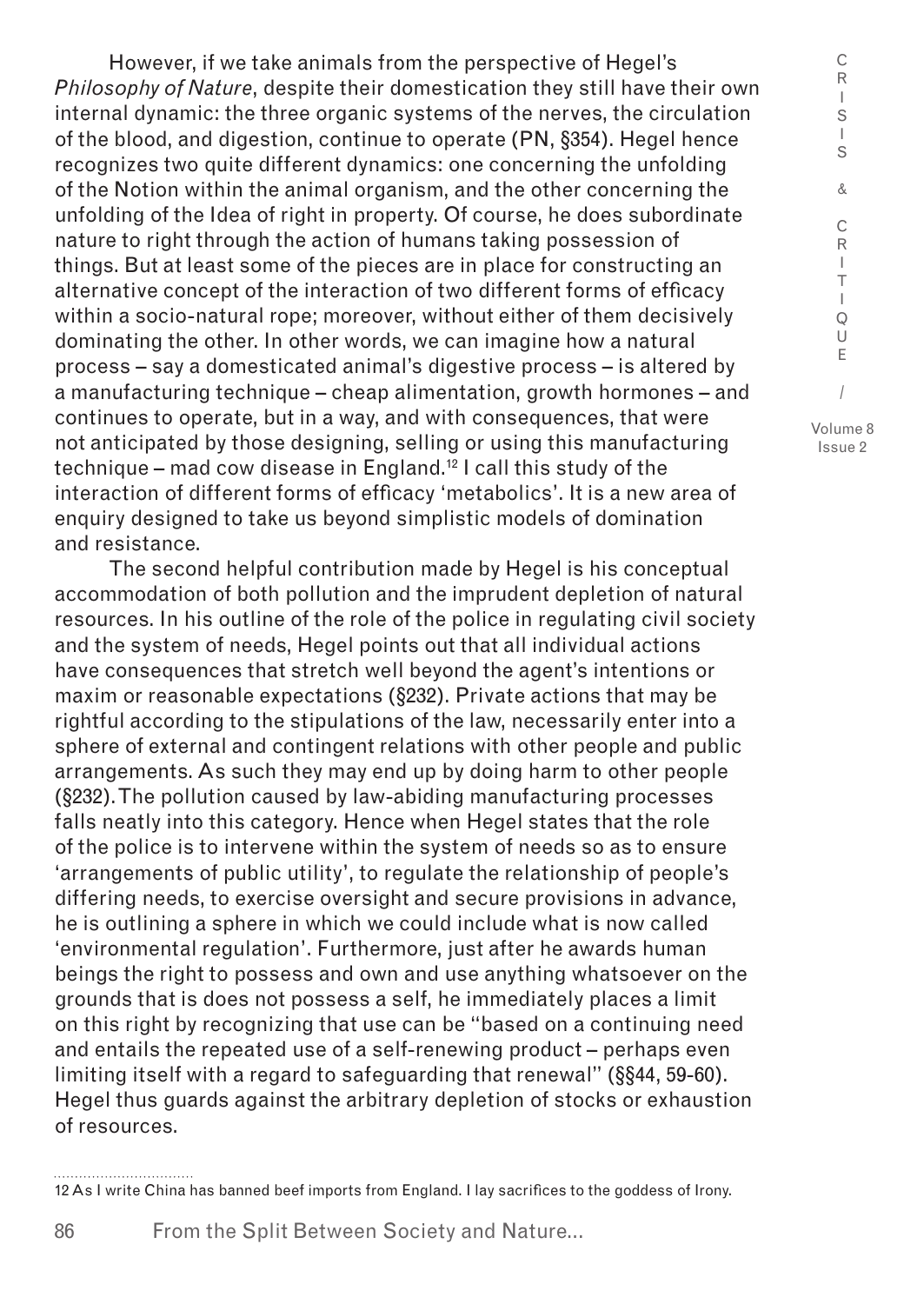Hegel opens up a path here but we need to take a step further than this accommodation of pollution and resource-depletion as side-effects of the system of needs, side-effects that can be simply regulated or managed. Pollution is typically understood to concern the unintended environmental impact of by-products and waste-products of production and consumption processes. What is at stake in the concept of socio-natural groups is not just 'externalities', such as by-products of manufacturing, but the entirety of a production process, including all its intended effects, as a modification of related social and natural processes. It is the seen and recognized body of a social practice, not just its waste or byproducts, that is already itself a chemical process that modifies, facilitates or disallows other neighbouring processes. In the *Philosophy of Nature*, Hegel notes that "the living body is always on the point of passing over into the chemical process: oxygen, hydrogen, salt are always about to appear, but are always again sublated; and only at death or in disease is the chemical process able to prevail" (§337).13 This passage into the chemical process is continually occurring in any social practice at the level of the material objects and the transformations that take place throughout their lifecycle. In other words, our guts tell a long story about our farms.

#### **8) Conclusion**

In the opening section of this paper we stipulated three criteria for a properly 'thick' concept of society: it must account for the contingent history of that society, it must account for the different operations of regional groups within that society, and it must explain how individuals from different groups relate to each other. Evidently we have not produced such a thick concept of society through our critical interpretation of Hegel's model of the system of needs. What we have done, however, is add a fourth criteria. A thick concept of society must identify its regional groupings not simply in terms of the established sociological categories drawn from the names of faculties in a university campus: law, economics, medicine, etcetera. Rather, the regions of society should be understood as individuated via the intertwining or coupling of natural and social processes, such as the energy industry's disruptions and re-routings of the carbon cycle, and agriculture's interventions into the nitrogen cycle.

Let's return to Hegel's unfortunate and not-so-dialectical borrowing from political economy: the notion of the system of needs. What lies at the very base of the effacement of nature in the system of needs but the question of needs, or rather, their spiritualization in Hegel's terms. A renaturing of our social groups, in line with a properly thick account

13 Hegel 1970, p.273.

I S I S & C R I T  $\mathbf{I}$ Q U E / Volume 8 Issue 2

C R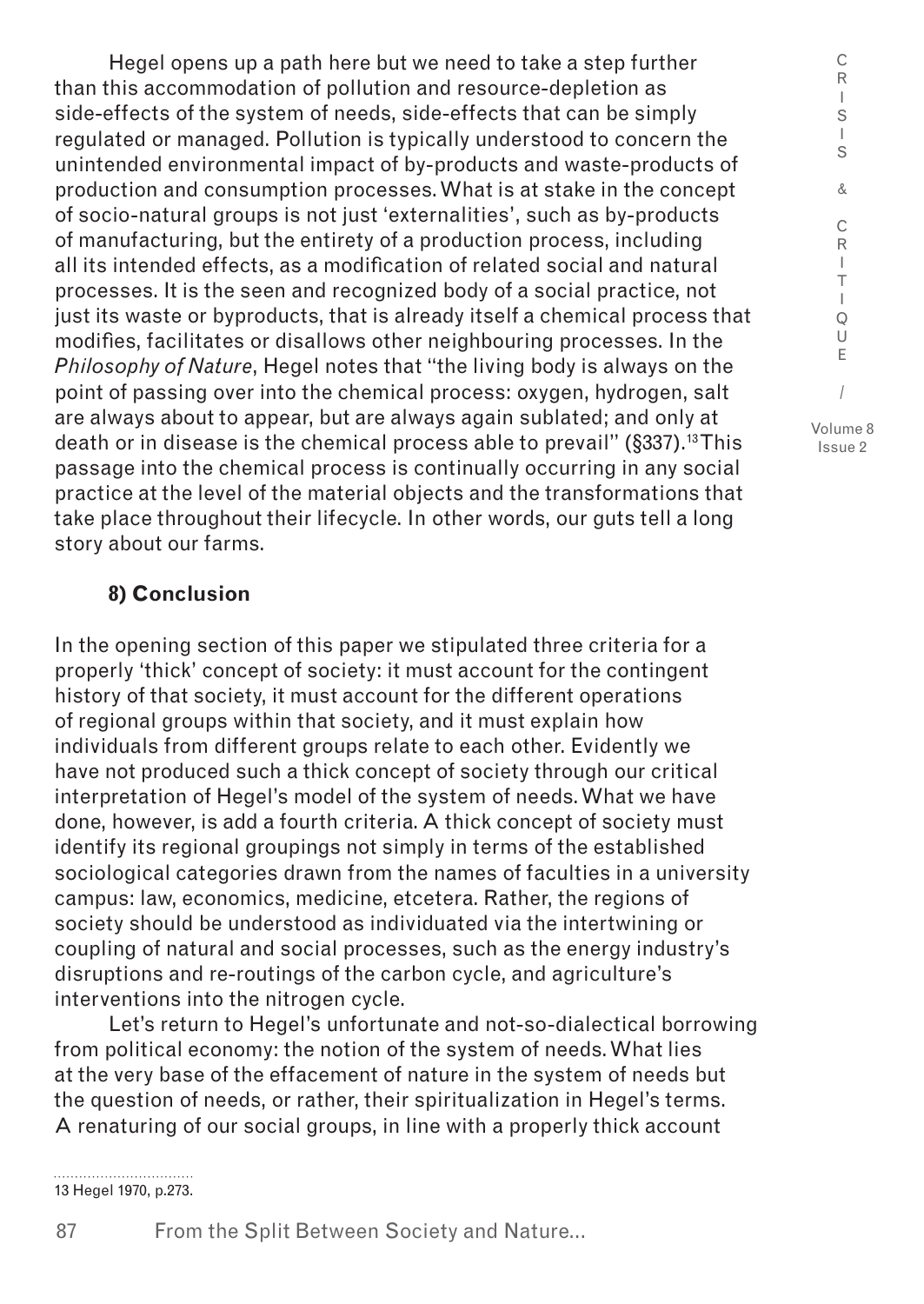of civil society, would require us to pay more attention to how we collectively perceive, recognize and report on our needs. It is no longer the necessities versus luxuries framework that is essential. Industrial capitalism has been established for two centuries and the early political economists' apology for luxury is outdated. The framework which is now crucial, in the age of ecological disaster and runaway climate change, is that of differing temporalities: what do we perceive to be our needs across the years and across the generations, and how do we remark those needs? When I was writing this paper I spoke about it to Ron Gass, a renowned sociologist who worked for the OECD and now, as he nears his own century, is rewriting Kant's "Idea for a Universal History". He said people need work and money before they care for nature. But before work people need fresh air and water, and their bodies to stay upright.

T  $\mathbf{I}$ Q U E / Volume 8

C R I S I S & C R I

Issue 2